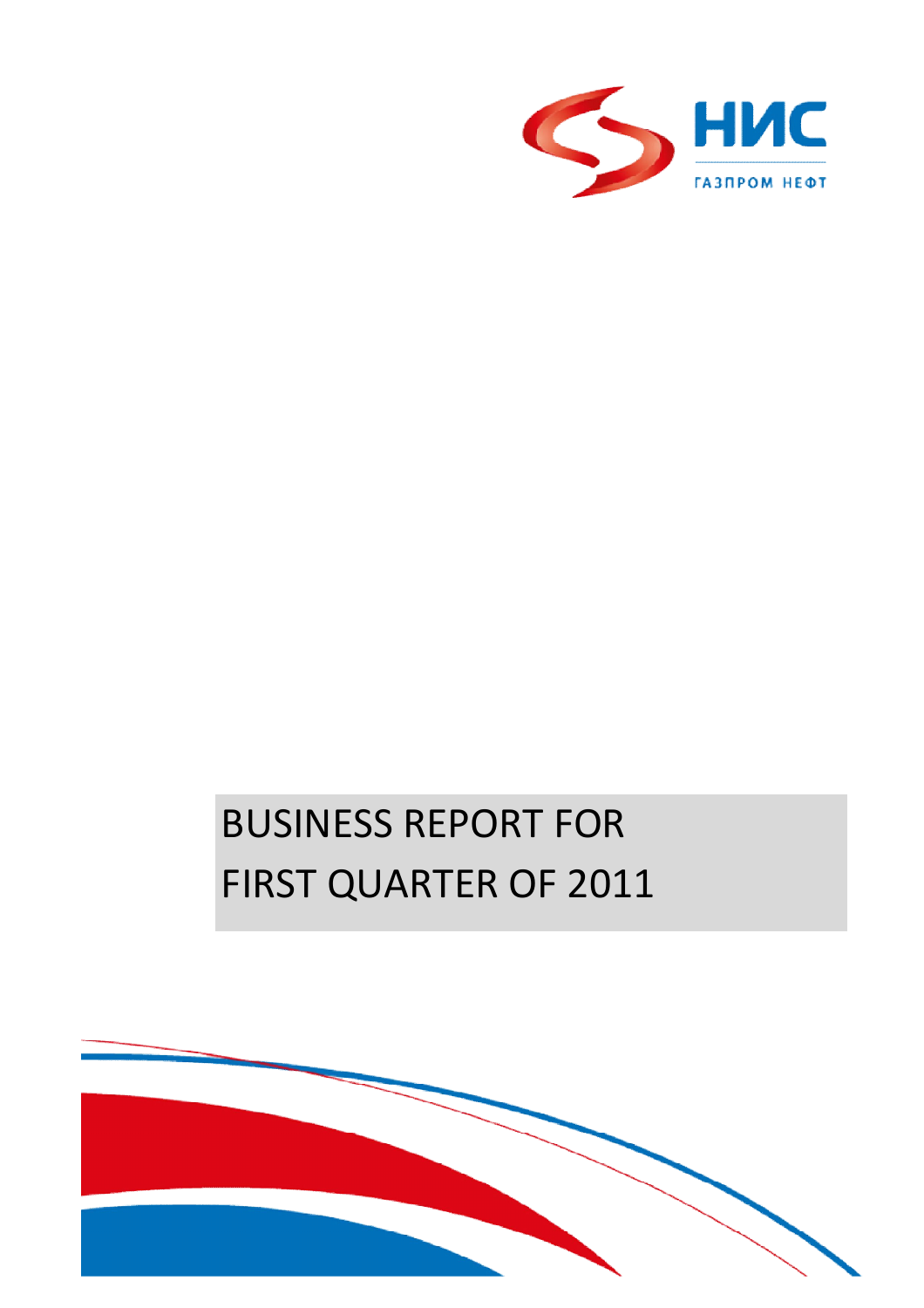## Contents

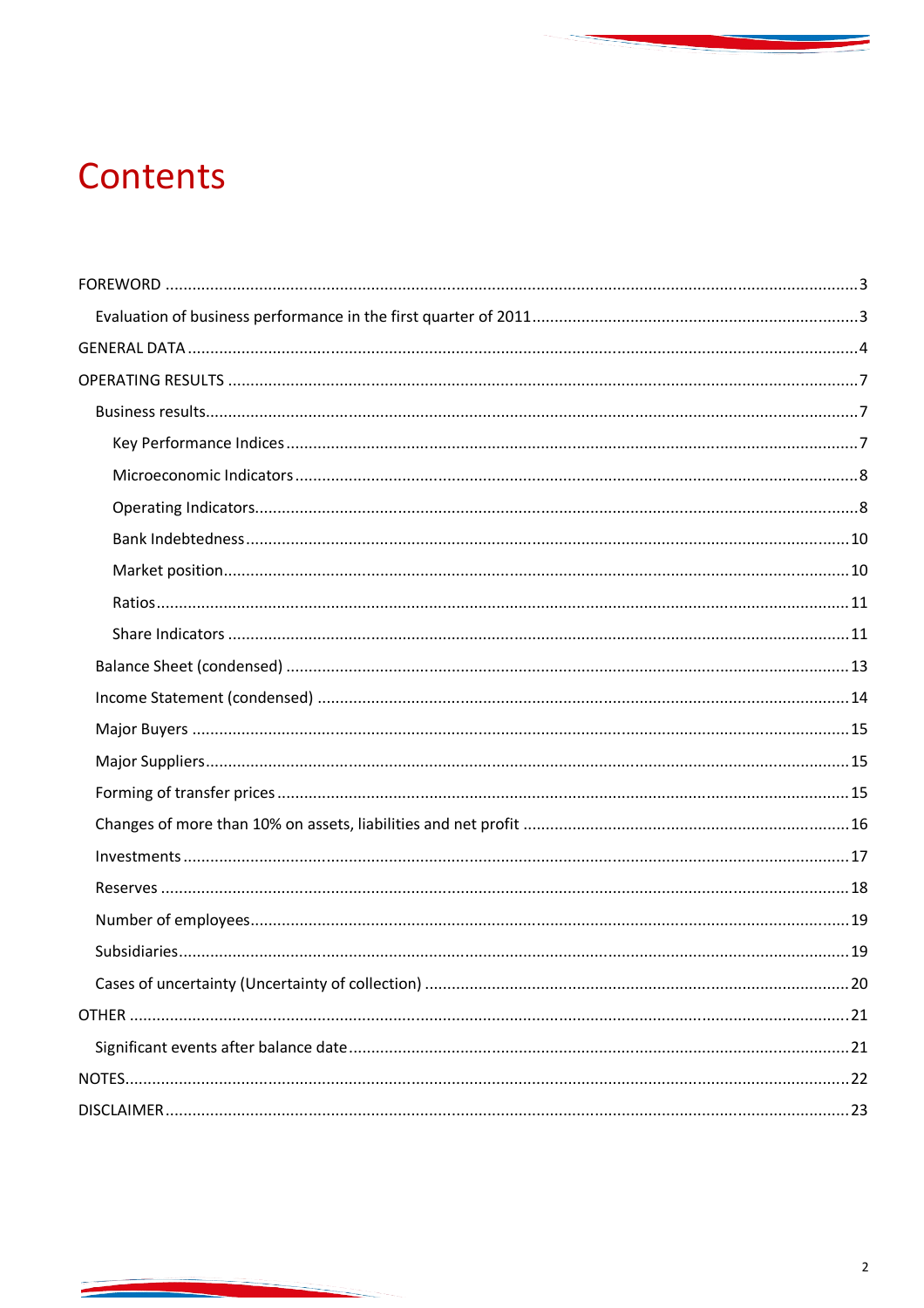#### **FOREWORD**

#### **Evaluation of business performance in the first quarter of 2011**

After the successful end of 2010, successful beginning of 2011 followed. The first quarter of 2011 showed good results in oil and gas production, and with positive trends of dinar exchange rate versus dollar this contributed to good financial results. Due to political events in Libya, Syria and Yemen oil prices on global market increased over the 100 dollars per barrel limit.

High prices of oil derivatives on Serbian market had impact on reduced demand in the first quarter of 2011.

Oil and gas production in first quarter of 2011 justified our expectations and exceeded not only the production in the same period last year, but also the business plan. In the first quarter of this year 357 thousand conditional tons of oil and gas were produced, which is by 33% more than the production in first quarter last year. Oil refining volume decreased, as well as sales and distribution volume. On domestic market we had increase of 8% in retail due to increased sales of eurodiesel.

Financial results for first quarter of 2011 exceeded the results for the same period last year. Primary, net profit of 9,8 billion dinars was achieved. Sales amounted to 36,7 billion dinars, which is by 34% more than sales in first quarter last year. In first quarter of 2011 exchange rates movements had positive effect and the result is positive net foreign exchange differences of 4,6 billion dinars. EBIDA in first quarter of 2011 reached 7,8 billion dinars – 144% more than this indicator in first quarter last year.

There was change in shareholders structure in first quarter of the year. In accordance with Sales and purchase Agreement, the majority shareholder initiated takeover bid for acquiring the shares of minority shareholders on January  $31^{st}$ . The takeover bid was closed after 45 days, i.e. on March  $16^{th}$ , and the Gazprom Neft share in NIS after the takeover bid is 56,16%.

We started this business year with good results in oil and gas production and good financial results followed. We expect that positive trend in NIS operations will continue, and if situation on oil market and foreign exchange market stabilizes, and with further increase of efficiency we hope for good results on the end of this year.

> *Kirill Kravchenko General Manager NIS a. d. Novi Sad*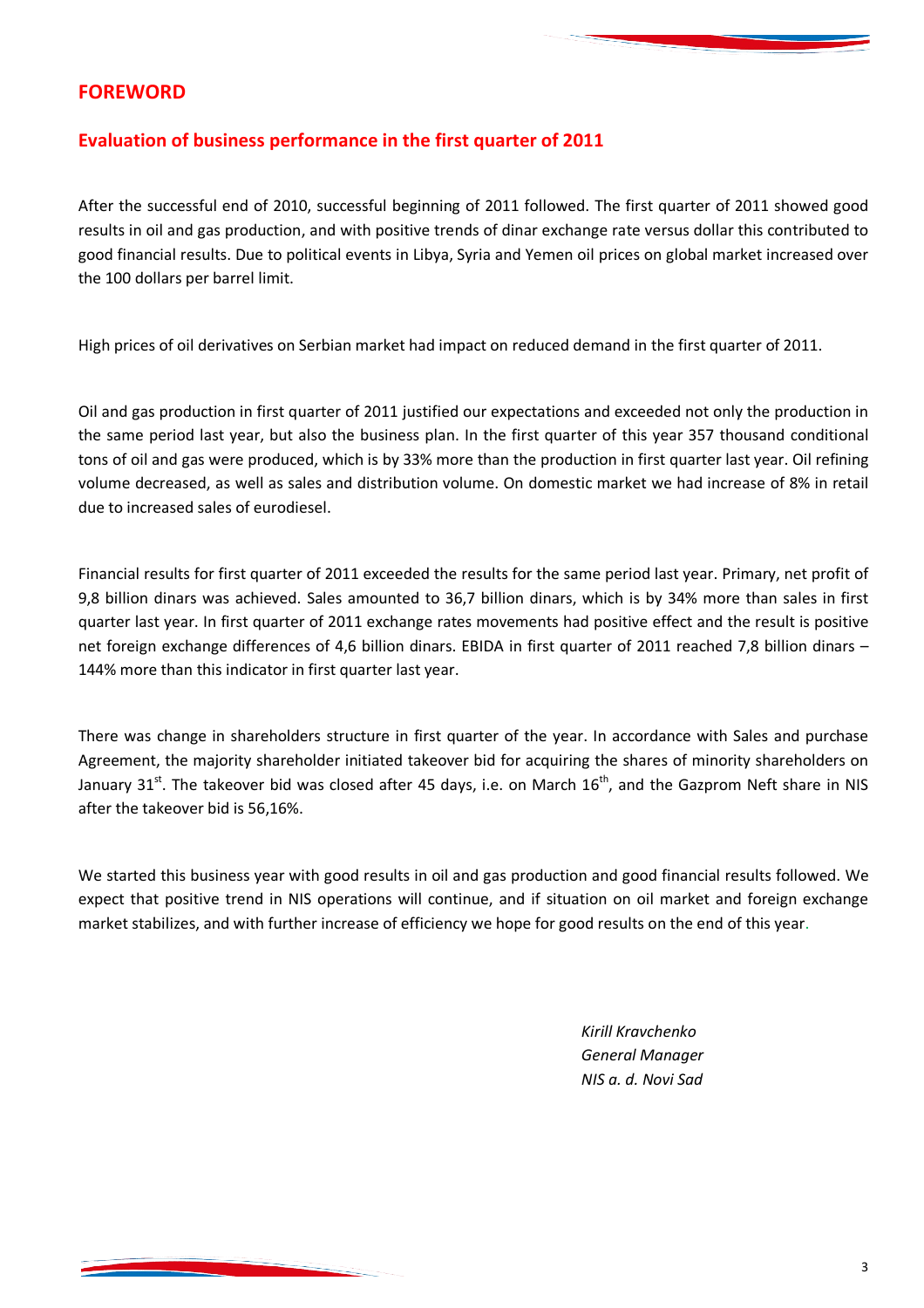### **GENERAL DATA**

#### **Basic data**

| <b>Business name:</b>                                    | NIS a.d. Novi Sad                |
|----------------------------------------------------------|----------------------------------|
| <b>Company ID number:</b>                                | 20084693                         |
| <b>Address:</b>                                          | Novi Sad, Narodnog fronta 12     |
| <b>Tax ID Number:</b>                                    | 104052135                        |
| Web site:                                                | www.nis.rs                       |
| e-mail address:                                          | office@nis.rs                    |
| Industry:                                                | 0610 - exploitation of crude oil |
| Number and date of registration with BRA:                | БД 92142, 29.09.2005             |
| Equity as of March 31 <sup>st</sup> , 2011:              | 56.849.165.000 RSD               |
| Share capital as of March 31 <sup>st</sup> , 2011:       | 81.530.200.000 RSD               |
| Number of employees as of March 31 <sup>st</sup> , 2011: | $10.052*$                        |
| Audit company that audited the last financial report     | PricewaterhouseCoopers д.о.о.    |
| (dated $31st$ December 2010)                             | Omladinskih brigada 88a          |
|                                                          | Belgrade, Serbia                 |

*\* Without employees from servicing organizations*

#### **Issued Shares**

| Number of issued common shares: | 163.060.400   |
|---------------------------------|---------------|
| Face value:                     | 500,00 RSD    |
| CFI code:                       | <b>FSVUFR</b> |
| ISIN number:                    | RSNISHE79420  |

## **Organized Market where Shares of the Issuer are traded in**

| Belgrade Stock Exchange |  |
|-------------------------|--|
| Omladinskih brigada 1   |  |
| Belgrade, Serbia        |  |

#### **Shareholders\***

| <b>Business name</b>                                            | <b>Number of shares</b> | Part in share capital (%) |
|-----------------------------------------------------------------|-------------------------|---------------------------|
| Gazprom Neft                                                    | 91.565.887              | 56,15458%                 |
| Republic of Serbia                                              | 48.717.074              | 29,87670%                 |
| Raiffeisenbank a.d. Belgrade – custody account                  | 517.018                 | 0,31707%                  |
| Julius Baer Multipartner-Balka.                                 | 97.986                  | 0,06009%                  |
| Vojvođanska banka a.d. Novi Sad - custody account               | 92.963                  | 0,05701%                  |
| Unicredit Bank - custody account                                | 31.959                  | 0,01960%                  |
| Erste Bank a.d. Novi Sad - custody account                      | 25,000                  | 0,01533%                  |
| Goran Rajić                                                     | 21.455                  | 0,01316%                  |
| Melisma trading l.t.d.                                          | 21.293                  | 0,01306%                  |
| Raiffeisenbank a.d. Belgrade - custody account                  | 21.000                  | 0,01288%                  |
| Other shareholders                                              | 21.948.765              | 13,46051%                 |
| Total number of shareholders as of March 31 <sup>st</sup> 2011: |                         | 3.150.863                 |

*\*as of march 31st 2011*

**Contract Contract Contract**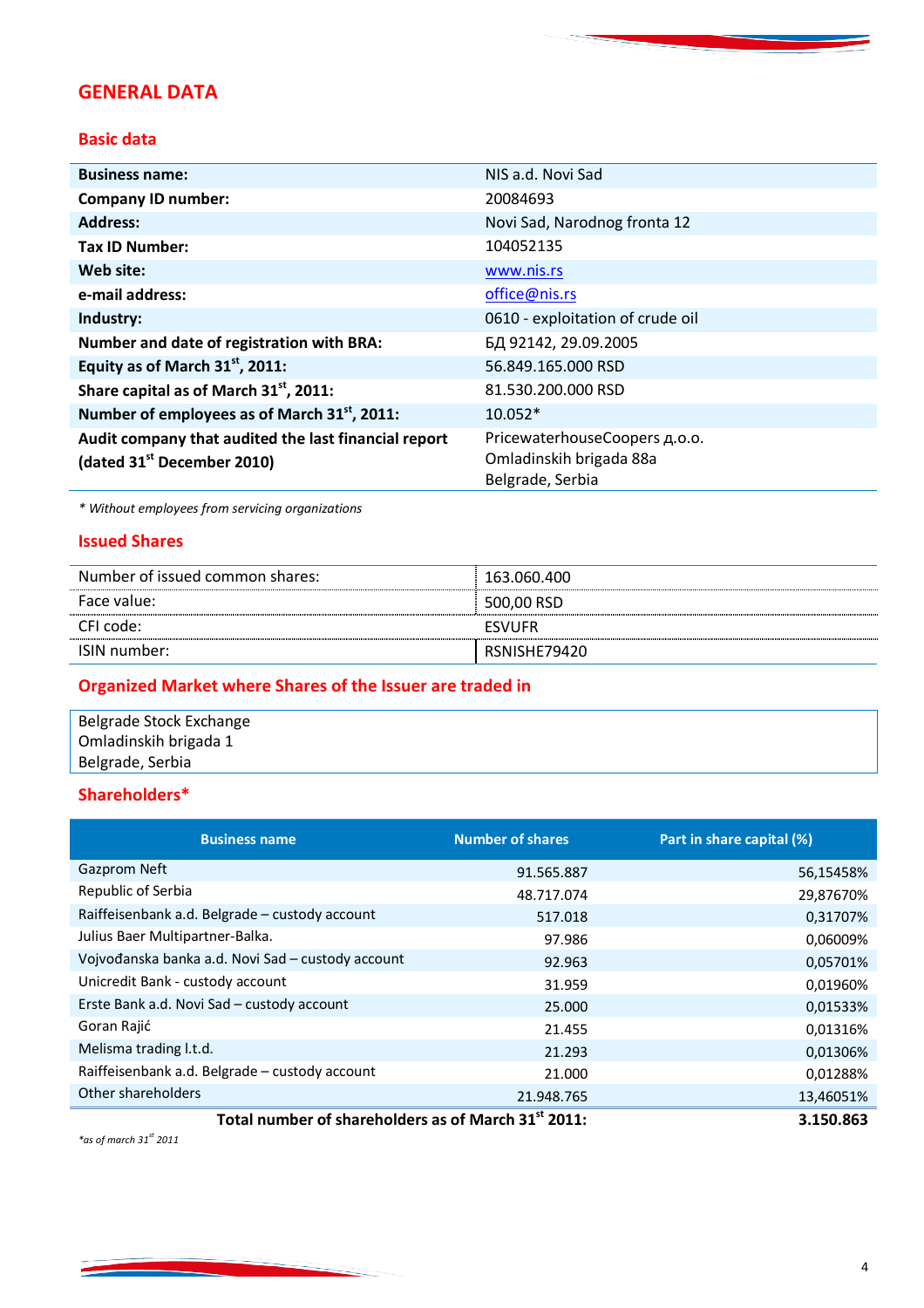#### **Corporate Management**

#### Board of Directors

| <b>Full name;</b><br>position                 | <b>Education</b>                                                                                                                                                                                                      | <b>Current employment</b>                                                                                                                                                                                                                                                                      | <b>Member of MB or SB</b><br>other companies                                                                                                                                                                                                                                                                                                              | <b>Number and</b><br>% of NIS<br>shares |
|-----------------------------------------------|-----------------------------------------------------------------------------------------------------------------------------------------------------------------------------------------------------------------------|------------------------------------------------------------------------------------------------------------------------------------------------------------------------------------------------------------------------------------------------------------------------------------------------|-----------------------------------------------------------------------------------------------------------------------------------------------------------------------------------------------------------------------------------------------------------------------------------------------------------------------------------------------------------|-----------------------------------------|
| Vadim Jakovljev,<br><b>BoD President</b>      | The Moscow Institute of<br>Engineering-Physics (applied<br>nuclear physics); Finance College of<br>the International University of<br>Moscow;                                                                         | Vice President of the Executive<br>Board "Gazprom Neft", GM<br>Deputy for Economy and Finances;                                                                                                                                                                                                | • OAD NGK "Slavneft",<br>$\bullet$ OAD "MNGK",<br>• Sibir Energy plc,<br>• DOO "Jamal razvoj"<br>• OAD "Gazprom Neft -<br>NojabrskNeftegasv".                                                                                                                                                                                                             |                                         |
| Kiril Kravcenko,<br><b>BoD Member</b>         | State University of Moscow M.V.<br>Lomonosov (Sociology); he studied<br>at British Open University (financial<br>management) and IMD school of<br>business. He has PhD in economic<br>sciences and he is a professor. | GM Deputy for Management of<br>Foreign Activities "Gazprom Neft"                                                                                                                                                                                                                               | • MB President of associated<br>company NIS a.d Novi Sad,<br>"Ozone" a.d. Belgrade                                                                                                                                                                                                                                                                        |                                         |
| <b>Krilov Aleksandar</b><br><b>BoD</b> member | LMU (Leningrad), Law Faculty<br>SpbGU, Moscow international<br>business school «MIRBIS» MBA,<br>specialty: "Strategic management<br>and entrepreneurship"                                                             | Head of Department for oil<br>derivatives supply, Head Of<br>Department for regional sales and<br>Manager of regional sales<br>department in OAD "Gazprom<br>Neft".                                                                                                                            | • ZAD "Gazprom Neft Kuzbass",<br>• OAD "Gazprom Neft<br>Novosibirsk",<br>• OAD "Gazprom Neft Omsk",<br>• OAD "Gazprom Neft Tumen",<br>• OAD "Gazprom Neft Ural",<br>• OAD "Gazprom Neft<br>Jaroslavlje",<br>• ZAD "Gazprom Neft -North-<br>West",<br>· DOO "Gazprom Neft Asia",<br>• DOO "Gazprom Neft<br>Tadžikistan",<br>• DOO "Gazprom Neft Kazahstan" |                                         |
| Vladislav Barisnjikov,<br><b>BoD Member</b>   | Military Institute of<br>Krasnozamensk;<br>North/west Academy of state<br>service at President of Russian<br>Federation (department, State and<br>Municipal Administration")                                          | GM Deputy, OAD "Gazprom Neft"<br>for development of international<br>business; state consultant of<br>Russian Federation of the 3rd<br>category.                                                                                                                                               |                                                                                                                                                                                                                                                                                                                                                           |                                         |
| Anatolij Cerner,<br><b>BoD</b> member         | Petroleum Institute of Grozensk<br>(chemical processing of oil and gas)                                                                                                                                               | Vice President of the Executive<br>Board "Gazprom Neft"; GM<br>Deputy for logistics, processing<br>and trade "Gazprom Neft";                                                                                                                                                                   | • OAD NGK "SlavNeft";<br>• OAD "Gazprom Neft-ONPZ";<br>• OAD "Gazprom Neft-Janos";<br>• OAD "Moskovski NPZ";<br>• ZAD "Gazprom Neft-Aero";<br>• ZAD "St. Petersburg<br>International trade-raw<br>material market "                                                                                                                                       |                                         |
| Igor Antonov,<br><b>BoD Member</b>            | St. Petersburg Institute for<br>Production of Airspace Devices                                                                                                                                                        | GM Deputy for safety issues in<br>"Gazprom Neft";                                                                                                                                                                                                                                              |                                                                                                                                                                                                                                                                                                                                                           |                                         |
| Nikola Martinovic,<br><b>BoD Member</b>       | Faculty of Economics in Subotica;                                                                                                                                                                                     | Special Consultant in NIS a.d.;                                                                                                                                                                                                                                                                |                                                                                                                                                                                                                                                                                                                                                           | 224 shares or<br>0,0001%                |
| Danica Draskovic,<br><b>BoD Member</b>        | Belgrade Law Faculty                                                                                                                                                                                                  | Director of publishing company<br>"Srpska Reč";                                                                                                                                                                                                                                                |                                                                                                                                                                                                                                                                                                                                                           |                                         |
| Stanislav Seksnja,<br><b>BoD Member</b>       | MBA, Northeastern University,<br>Boston, USA<br>Ph. D. (Economics), Moscow State<br>University, Russia                                                                                                                | Director of "Talent Equity<br>Institute"; Senior partner of<br>company "Ward Howell";<br><b>Operating Chief in Department</b><br>"Talent Performance and<br>Leadership Development<br>Consulting"; professor of<br>enterprise leadership of the<br>International School of Business<br>INSEAD. | • SB Member of DTEK BV<br>• President of Board for Staff<br>and Awards of the Observing<br>Council DTEK (Ukraine);                                                                                                                                                                                                                                        |                                         |

Total amount of net reimbursements paid to members of Management Board in the period  $1^{st}$  January –  $31^{st}$ March, 2011 was: 2.507.111,19\* RSD.

*\*The amount of 2.507.111,19 RSD consist of payments on NIS a.d. Novi Sad BoD membership basis (payments to Mr. Dusan Petrovic also included until March 16th 2011). Stated amount does not include salaries and other reimbursements to BoD members employed in NIS a.d. Novi Sad.*

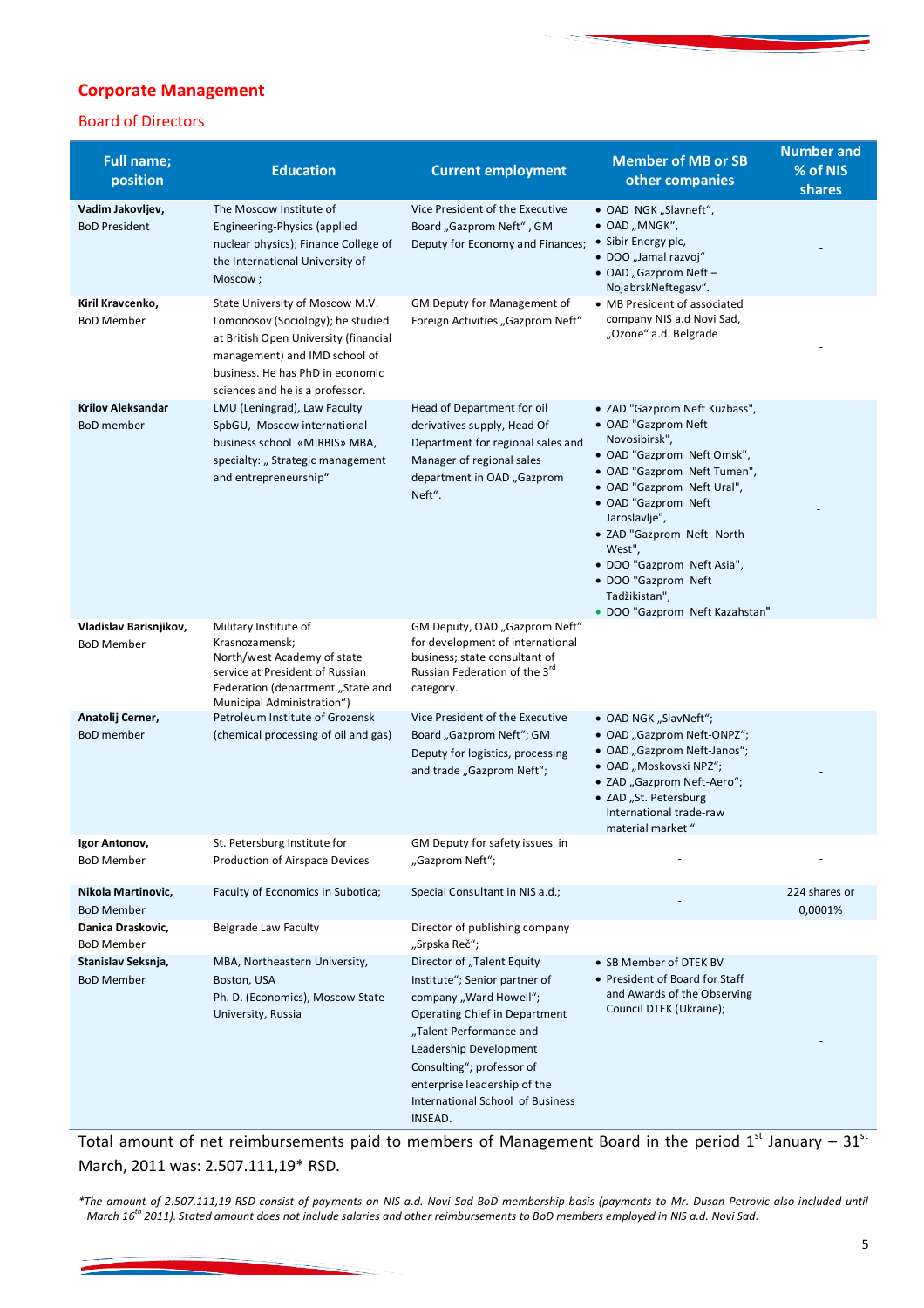#### Supervisory Board

| <b>Full name</b><br>position      | <b>Education</b>                                                                                                      | <b>Current employment</b>                                                                                                                                                                                                                                                                                                                                                                                                                                                                                   | <b>Member of MB or SB</b><br>other companies                                                                                                                               | <b>Number</b><br>and % of<br><b>NIS shares</b> |
|-----------------------------------|-----------------------------------------------------------------------------------------------------------------------|-------------------------------------------------------------------------------------------------------------------------------------------------------------------------------------------------------------------------------------------------------------------------------------------------------------------------------------------------------------------------------------------------------------------------------------------------------------------------------------------------------------|----------------------------------------------------------------------------------------------------------------------------------------------------------------------------|------------------------------------------------|
| Milivoje Cvetanovic,<br>President | Faculty of Economics, Belgrade<br>University                                                                          | Consultant of practical application of<br>MSFI, creation and implementation of<br>information systems, including the<br>system of internal control; member of<br>Board of Examiners of the Chamber of<br>Authorized Auditors for exams in<br>"Auditing and professional ethics"<br>program for certificates in authorised<br>revision; member of Chamber of<br>Authorized Auditors; internal auditor in<br>DIPOS DOO Company, Belgrade; owner<br>of the company "Cvetanovic<br>Consulting" d.o.o. Belgrade; | • Vice President of the<br>Supervising Board Tigar a.d.<br>Pirot;                                                                                                          |                                                |
| <b>Bozo Stanisic,</b><br>Member   | Faculty of Technology-<br>Metallurgy<br>(Department of Technological<br>Operations).                                  | Consultant of the President of the<br>Chamber of Commerce;                                                                                                                                                                                                                                                                                                                                                                                                                                                  | • MB Vice president of<br>"Industry of machines and<br>tractors"; (IMT) New<br>Belgrade;<br>• MB President of Association<br>of Citizens Bicycle Race<br>'Through Serbia". |                                                |
| Maksim Sahov,<br>Member           | Faculty of Chemistry-Technology<br>of the Technical University of<br>Jaroslav (high level of technical<br>education); | Employed in "Gazprom Neft" as a head<br>of Department for Methodology of the<br>Sector for internal revision;                                                                                                                                                                                                                                                                                                                                                                                               | • DOO "National oil<br>consortium" (Russian<br>federation);<br>• ZAD "Gazprom Neft aero"<br>(Russian federation)                                                           |                                                |

Total amount of net reimbursements paid to members of Supervisory Board in the period  $1^{\text{st}}$  January – 31 $^{\text{st}}$ March, 2011 was: 1.880.333,40 RSD.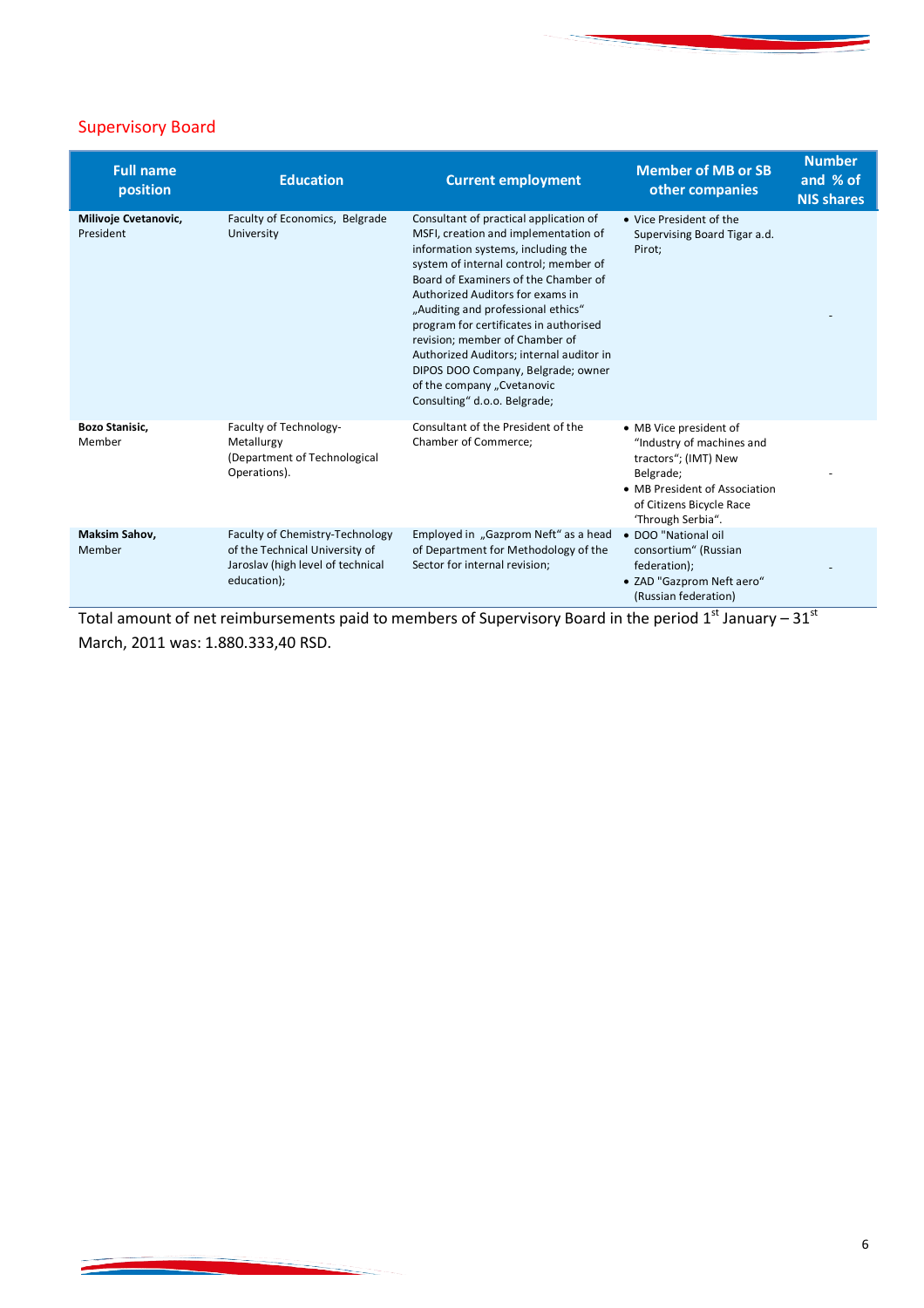#### **OPERATING RESULTS**

#### **Business results**

#### **Key Performance Indices**

| <b>Key indices</b>                                  | <b>Unit of</b>                      | Q1'10  | Q1'11  | <b>Change</b> |        |
|-----------------------------------------------------|-------------------------------------|--------|--------|---------------|--------|
|                                                     | measurement                         |        |        | <b>Amount</b> | %      |
| Ural                                                | \$/bbl                              | 75,0   | 102,2  | 27,2          | 36%    |
| Net loss (profit)                                   | bln. RSD                            | $-4,5$ | 9,8    | 14,3          | 318%   |
| Net profit before foreign exchange differences      | bln. RSD                            | 1,7    | 5,3    | 3,6           | 209%   |
| Net foreign exchange differences                    | mln. RSD                            | $-6,2$ | 4,6    | 10,8          | 174%   |
| <b>EBITDA</b>                                       | bln. RSD                            | 3,2    | 7,8    | 4,6           | 144%   |
| Sales (without excise tax)                          | bln. RSD                            | 27,4   | 36,7   | 9,3           | 34%    |
| <b>OCF</b>                                          | bln. RSD                            | $-2,9$ | $-1,0$ | 1,9           | 64%    |
| Taxes Paid and fiscal obligations *                 | bln. RSD                            | 16,9   | 16,8   | $-0,1$        | $-1%$  |
| Domestic oil and gas production                     | Thousand of conditional<br>tonnes** | 270    | 358    | 88            | 33%    |
| <b>Domestic oil production</b>                      | Thousand tonnes                     | 193    | 246    | 53            | 27%    |
| Oil processing volume including third parties       | Thousand tonnes                     | 671    | 513    | $-158$        | $-24%$ |
| Oil processing volume excluding third parties       | Thousand tonnes                     | 664    | 513    | $-151$        | $-23%$ |
| <b>Total sales of oil products</b>                  | Thousand tonnes                     | 553    | 515    | $-38$         | $-7%$  |
| Oil products local market sales                     | Thousand tonnes                     | 477    | 455    | $-23$         | $-5%$  |
| Retail                                              | Thousand tonnes                     | 108    | 117    | 9             | 8%     |
| Light oil products sales                            | Thousand tonnes                     | 331    | 328    | $-4$          | $-1%$  |
| <b>CAPEX from GPN loans***</b>                      | mln. EUR                            | 13,9   | 9,0    | $-4,9$        | $-35%$ |
| Inflow of funds from GPN (cumulative from<br>2009.) | mln. EUR                            | 61     | 210    | 149,0         | 244%   |
| <b>CAPEX from OCF (NIS projects)</b>                | bln. RSD                            | 0,9    | 1,4    | 0,5           | 50%    |
| Total bank indebtedness ****                        | mln. USD                            | 825    | 632    | $-193$        | $-23%$ |
| <b>Total debt to banks</b>                          | mln. USD                            | 1.039  | 726    | $-313$        | $-30%$ |

*Percentage amounts are calculated based on the amounts expressed in millions of RSD.*

*CAPEX from GPN loan and CAPEX from OCF are VAT excluded.*

*\*Taxes paid and fiscal obligations include taxes, duties, fees and other public revenues* 

*\*\*1.256 m3 gas = 1 conditional ton of oil* 

*\*\*\*Under the Agreement of sale and purchase of shares of NIS a.d Novi Sad, clause 8.1.2, JSC Gazprom Neft (GPN) has an obligation to provide EUR 500 million to NIS a.d. Novi Sad by way of special purpose loans in order to implement NIS Novi Sad technological complex reconstruction and modernization program. CAPEX from GPN loan does not include letters of credit. \*\*\*\* Total bank indebtedness = Total debt to banks + letters of credit*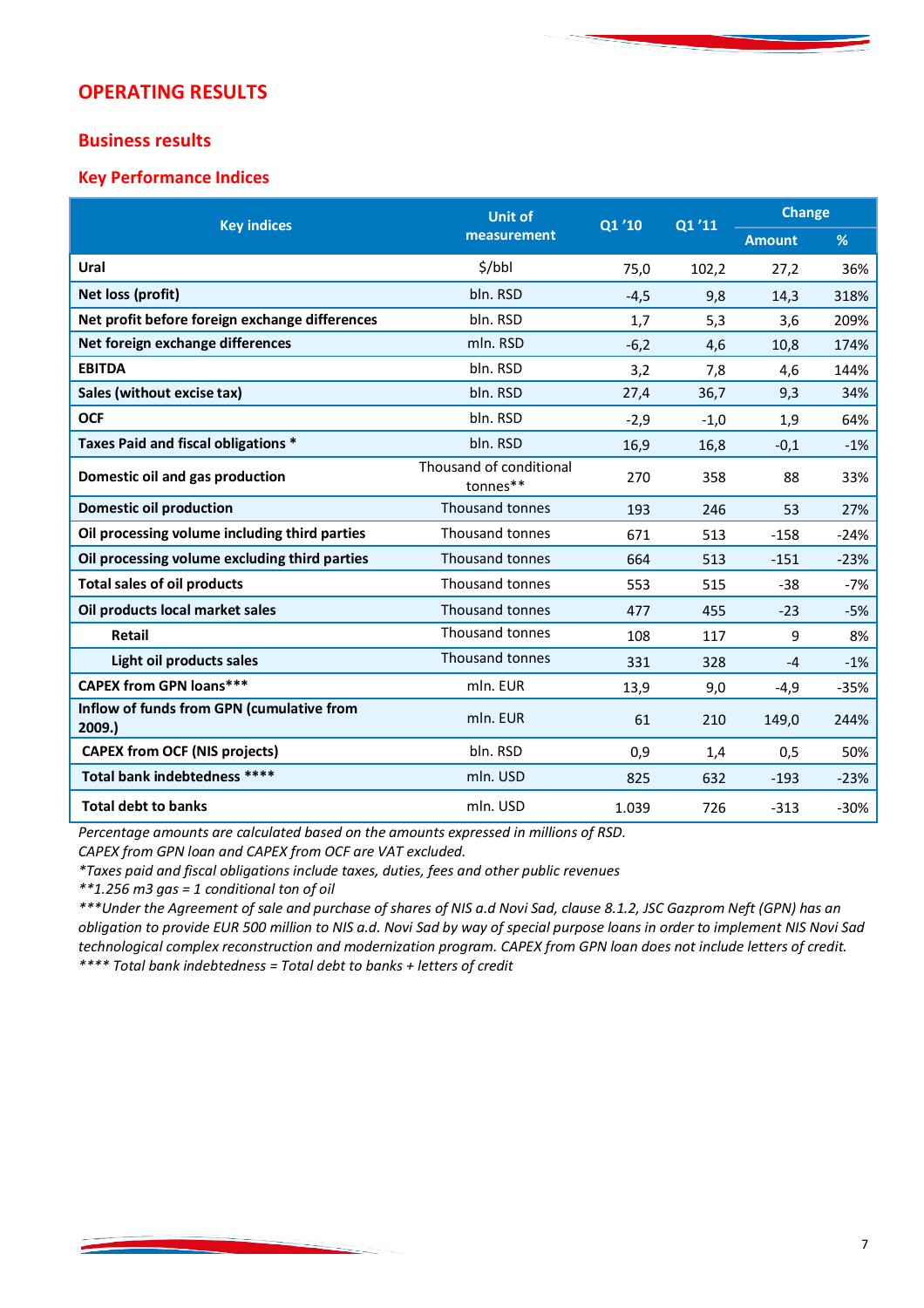#### **Microeconomic Indicators**

- $>$  In first quarter of 2011. RSD exchange rates grew stronger versus US dollar and euro.
- > Decline of USD/RSD rate in first quarter of 2011 was -7,64% or -6,06 RSD (USD/RSD rate changed from 79,2802 RSD as of 01.01.2011; to 73,2224 RSD as of 31.03.2011)
- > Decline of EUR/RSD rate in first quarter of 2011 was -1,8% or -1,9 RSD (EUR/RSD rate changed from 105,4982 RSD as of 01.01.2011; to 103,5951 RSD as of 31.03.2011)
- $>$  Incline of USD/RSD rate in first quarter of 2011 was 11,47% or +7,65 RSD (USD/RSD rate changed from 66,7285 RSD as of 01.01.2010; to 74,3814 RSD as of 31.03.2010)
- $>$  Incline of EUR/RSD rate in first quarter of 2011 was 4,04% or +3,87 RSD (EUR/RSD rate changed from 95,8888 RSD as of 01.01.2010; to 99,7604 RSD as of 31.03.2010.)
- Crude oil price in first quarter of 2011 crossed the 100 USD/bbl level



*Figure 1: Graph of trends of USD/RSD exchange rate and oil price trends* 

#### **Operating Indicators**

- 1. Oil and gas production
	- > In first quarter of 2011 domestic oil and gas production increased by 33% comparing to the same period last year
	- The realization of ESP pumps implementation project was continued
	- Fractioning of oil deposits



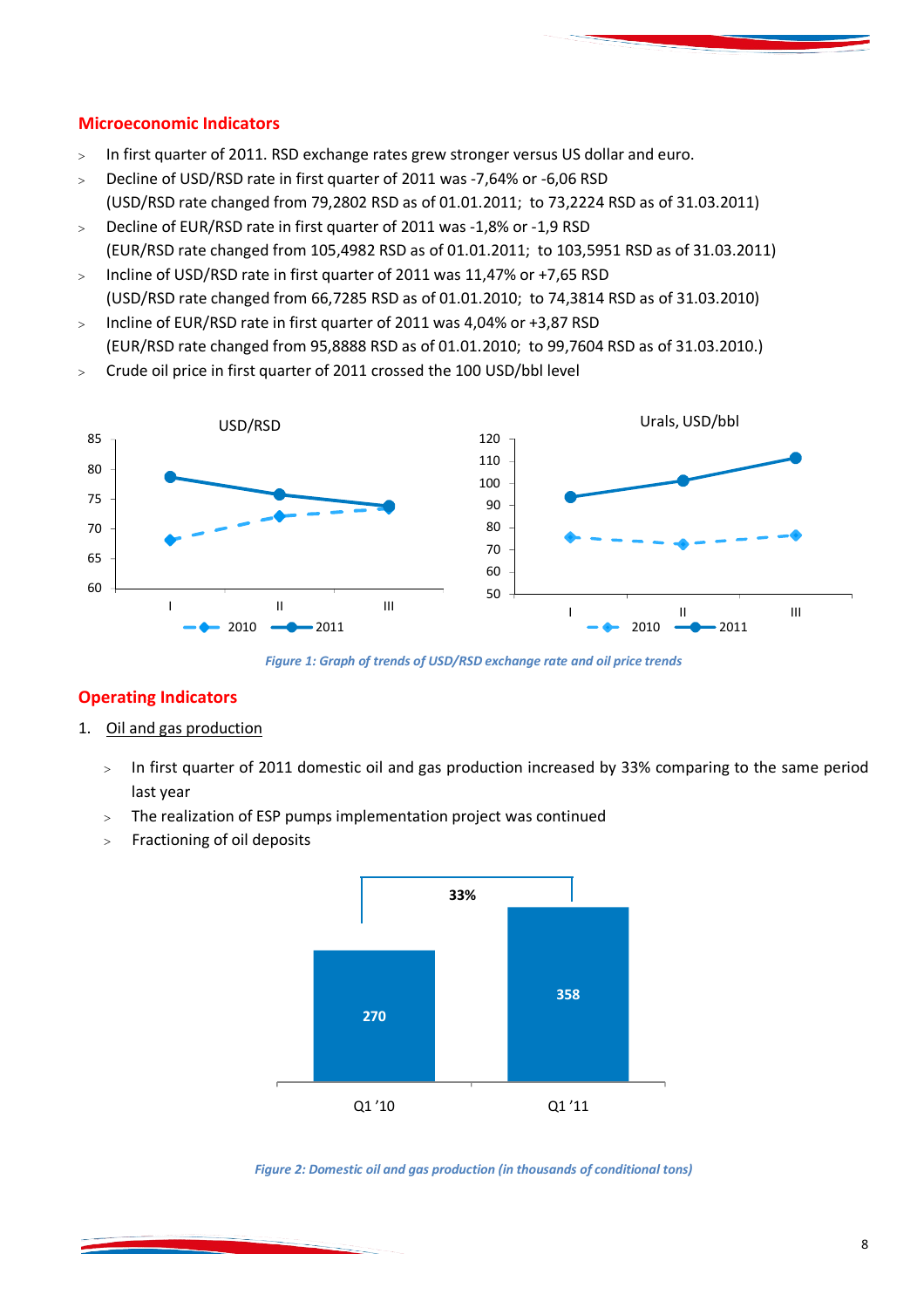- 2. Refining
	- $>$  In first quarter of 2011 refining volume without third parties decreased by 23% comparing to the same period last year.
	- > In first quarter of 2011 refining volume with third parties decreased by 24% comparing to first quarter 2010.
	- $>$  In March 2011 Pančevo Refinery didn't work from march 5<sup>th</sup> until April 8<sup>th</sup> due to planed overhaul of FCC facility
	- Refining volumes in Novi Sad refinery was increased by 6% comparing to the same period last year due to production of raffinates





*RNP – Oil Refinery Pančevo, RNS – Oil Refinery Novi Sad*

- 3. Sales and distribution
	- Sales of oil derivatives decreased by 7% compared to the first quarter of 2010 due to increased competition, liberalization of the markets and reduced demand
	- **Retail** retail sales increased compared to first quarter of 2010 due to increased sales of eurodiesel
	- **Wholesale** decreased comparing to the first quarter last year due to reduced demand
	- **Export** exports decreased in the first quarter of 2011. year by 21% due to lower exports of oil fuel





*Figure 5: Oil derivatives sales (in thousands of tons) Figure 6: Sales structure per oil derivatives (in thousands of tons)*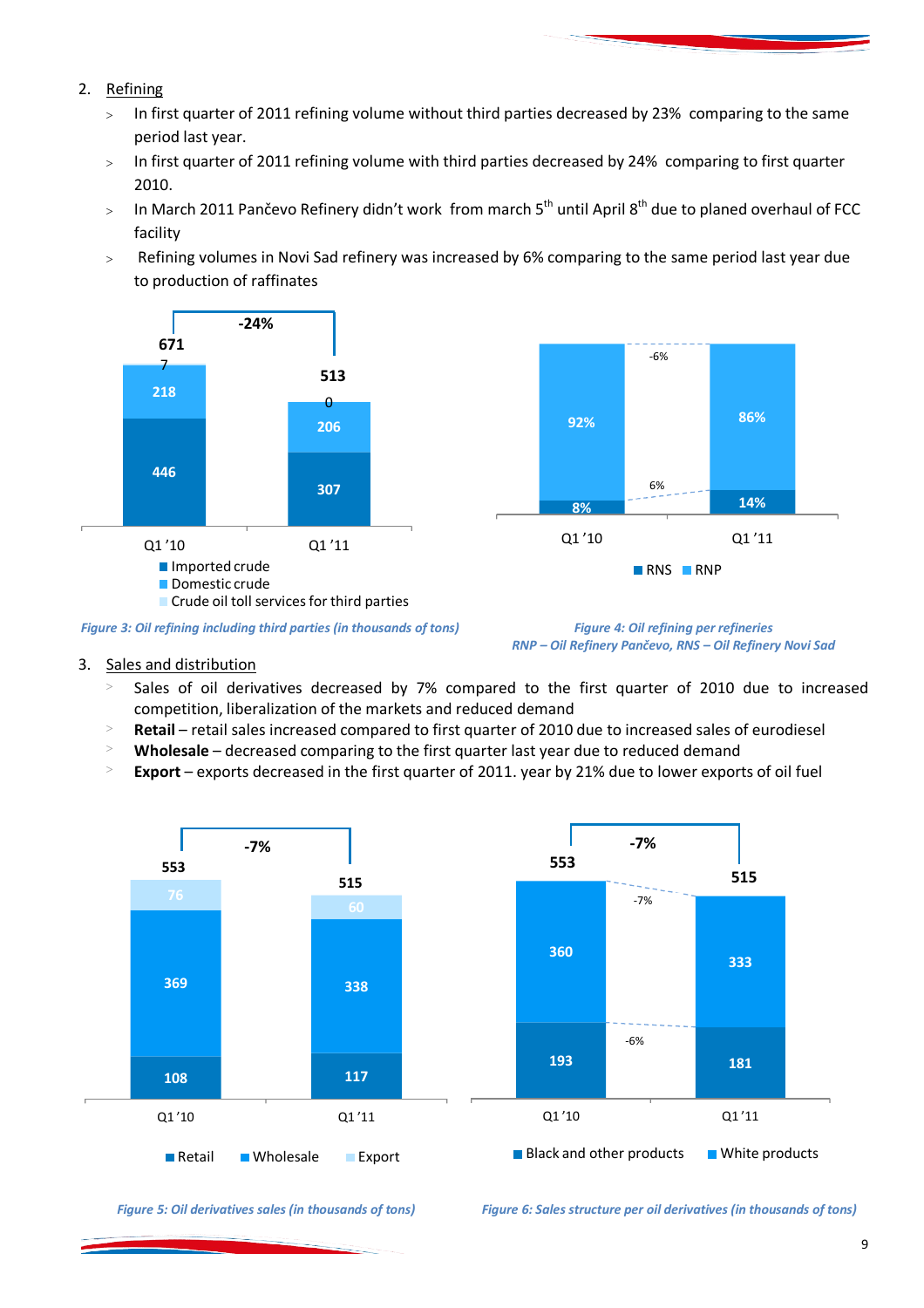#### **Bank Indebtedness**

> Total bank indebtness increased by 82 million dollars compared to December 31<sup>st</sup> , 2010.



31.12.'09 31.03.'10 30.06.'10 30.9.'10 31.12.'10 31.03.'11.





**<sup>233</sup> <sup>214</sup> <sup>110</sup> <sup>8</sup> <sup>33</sup> <sup>94</sup> 793 825 720 667 611 632 1.026 1.039 830 675 644 <sup>632</sup> <sup>726</sup>**

31.12.'09 31.03.'10 30.06.'10 30.9.'10 31.12.'10 31.03.'11.

*Figure 8: Total bank indebtedness trend (In millions of USD)* Letters of credit Total debt



*Figure 9: GPN loan (in millions of EUR, VAT excluded and without letters of credit)*

*Figure 10: Structure of the total debt to banks per currency*

*\*Term structure of the debt to banks is shown according to Contract terms and not by maturity of the debt as of march 31st ,2011*



#### **Market position**

*\*Only sales of autogas, petrol and diesel included*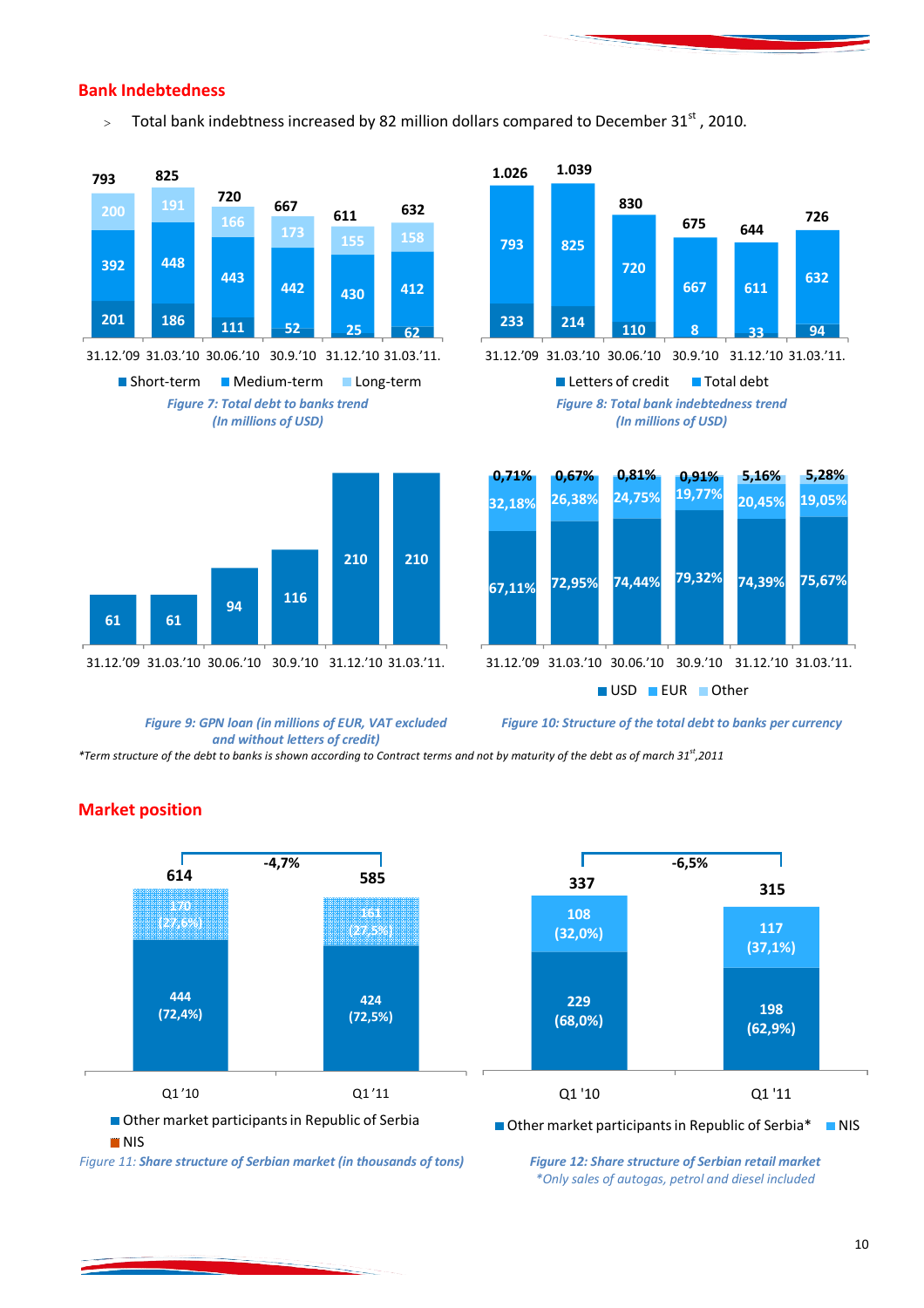- > In first quarter of 2011 there was decrease of motor fuels consumption, but even though consumption of oil derivatives increased by 1% compared to the same period in 2010
- Decreased oil and intermediate products refining as well as increased import of oil and other companies influenced on NIS market share reduction on overall market of all oil derivatives.
- Rapid decline in overall retail sales in Serbia (1,3% in January and 2,4 in February –an annual level) is even more pronounced in oil derivatives sales
- $>$  If we would analyze the consumption excluded of products which NIS does not produce, as well as naphtha, NIS market share is slightly increased from 72,4% to 72,5%.
- On the retail market NIS had increase of market share for 5,1%. NIS market share for the first quarter of 2011 is bigger than average retail market share in 2010 (34,6%)

#### **Ratios**

| <b>Ratio</b>                                                                 | Q1'10  | Q1'11 | <b>Change</b> |               |  |
|------------------------------------------------------------------------------|--------|-------|---------------|---------------|--|
|                                                                              |        |       | <b>Amount</b> | $\frac{9}{6}$ |  |
| Proceeds on total capital<br>(net profit/average operating liabilities)      | $-16%$ | 18%   | 34%           | 213%          |  |
| Net proceeds on equity<br>(net profit/average equity)                        | $-5%$  | 11%   | 16%           | 318%          |  |
| <b>Operating net profit</b><br>(operating profit/net sales income)           | 10%    | 16%   | 6%            | 65%           |  |
| Degree of leverage<br>(short term and long term liabilities/total capital)   | 121%   | 113%  | $-8%$         | $-7%$         |  |
| Degree of leverage<br>(short term and long term liabilities/equity)          | 380%   | 173%  | $-207%$       | $-55%$        |  |
| $1st$ degree liquidity<br>(cash and cash equivalents/short term liabilities) | 12%    | 13%   | 1%            | 7%            |  |
| $2nd$ degree liquidity<br>(working assets/stocks/short term liabilities)     | 39%    | 55%   | 16%           | 41%           |  |
| Net working fund ratio                                                       | $-10%$ | 11%   | 20%           | 211%          |  |

#### **Share Indicators**

| <b>Indicator</b>                        |       | <b>Value</b>                                                         |
|-----------------------------------------|-------|----------------------------------------------------------------------|
| Last price                              |       | 490 RSD                                                              |
| High                                    |       | 550 RSD                                                              |
| Low                                     |       | 442 RSD                                                              |
| Market capitalization as of 31.03.2011. |       | 79.899.596.000 RSD                                                   |
| <b>EPS</b>                              |       | 60,29 RSD                                                            |
| P/E                                     |       | 8,13                                                                 |
| Book Value as of 31.03.2011.            |       | 348,64 RSD                                                           |
| P/BV                                    |       | 1.41                                                                 |
| Dividends paid                          | 2010. | Company reported net profit of 16.484.381.000 RSD which is retained. |
| (in last three years)                   | 2009. | Company reported loss of 37.636.111.000 RSD                          |
|                                         | 2008. | Company reported loss of 8.022.615.000 RSD                           |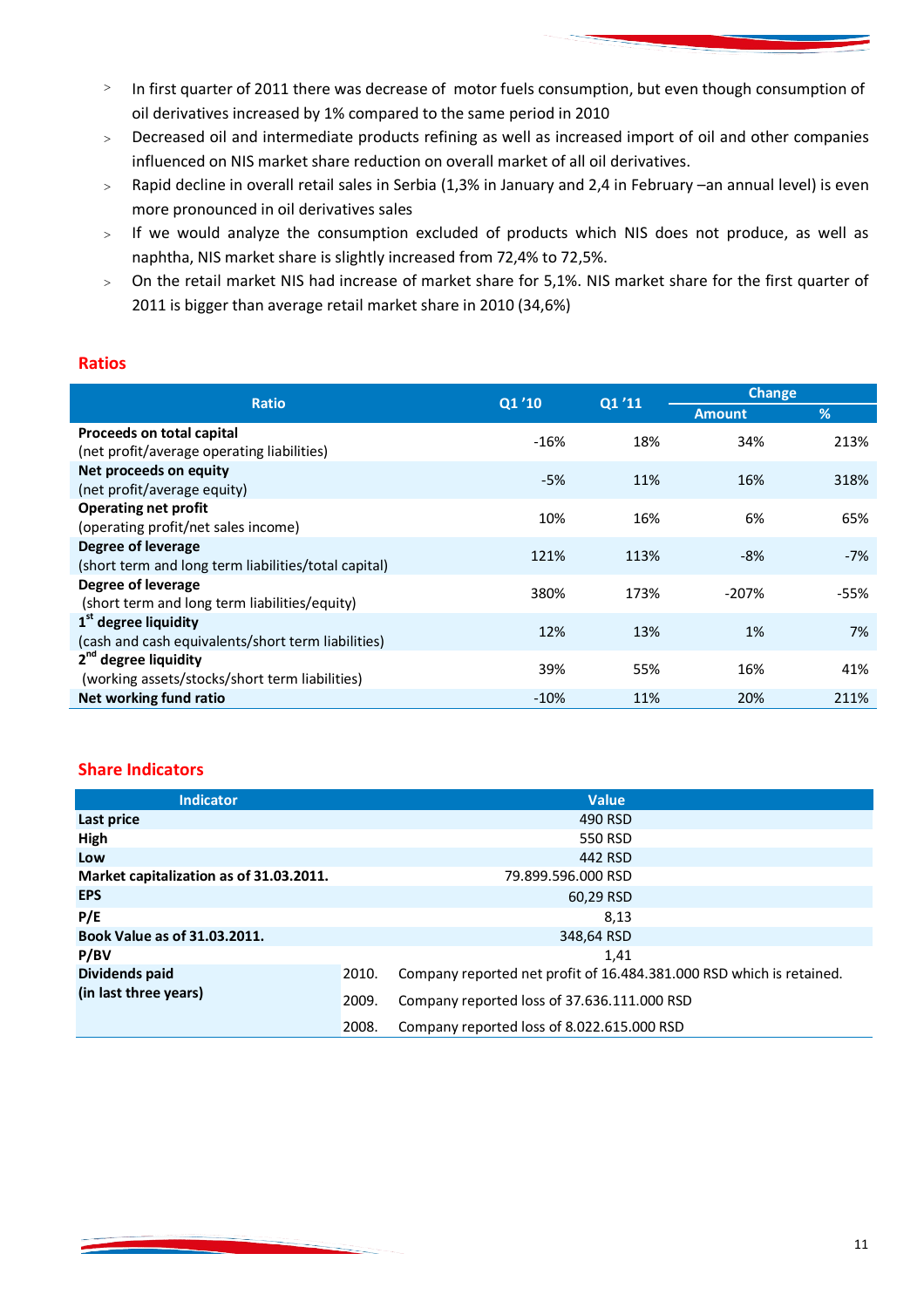



*Figure 13: Display of price and turnover movements* 

#### Takeover bid

On January 31, 2011 according to the Sales and Purchase Agreement, Gazprom Neft announced offer to acquire share of minority shareholders i.e. 31,180,256 ordinary shares, making a total of 19.12% of the common shares. The offer was valid for 45 days starting from the date of publication –until March  $16^{th}$ , 2011. The offered price per share was 506,48 RSD which is RSD value for 4,80996€ per share.

Total number of deposited shares was 8.405.087, i.e. 5,15% of total number of issued shares. After the closure of takeover bid Gazprom Neft owns 91.565.887 NIS shares or 56,15% of total number of issued shares. After the closure of takeover bid minority shareholders own 22.775.169 or 13,97% of total number of issued shares. Number of shares owned by Republic of Serbia remained unchanged.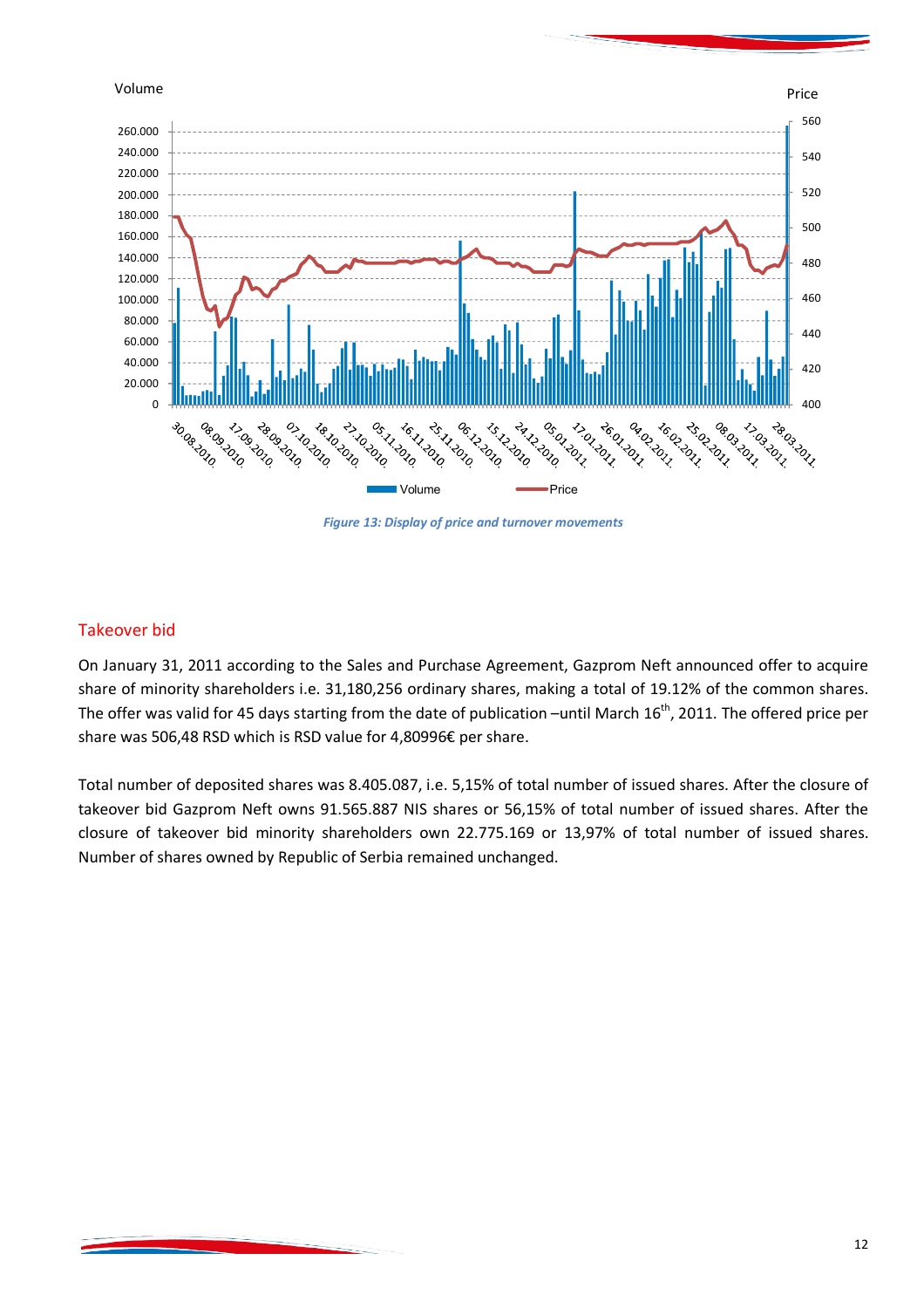## **Balance Sheet (condensed)**

| <b>ASSETS</b>                                    | March 31st 2011 | December 31 <sup>st</sup> 2010 |
|--------------------------------------------------|-----------------|--------------------------------|
|                                                  | (unaudited)     |                                |
| <b>Non-current assets</b>                        | 110.037.167     | 108.326.343                    |
| Intangible assets                                | 4.869.875       | 4.835.761                      |
| Property, plant and equipment                    | 99.725.672      | 98.014.391                     |
| Investment property                              | 1.393.170       | 1.393.170                      |
| Investments in equity instruments                | 2.598.092       | 2.578.753                      |
| Other long term investments                      | 1.450.358       | 1.504.268                      |
| <b>Current assets</b>                            | 64.533.496      | 68.800.658                     |
| Inventories                                      | 30.567.510      | 33.999.967                     |
| Trade receivables                                | 16.696.153      | 12.945.719                     |
| Short term financial investments                 | 2.269.804       | 2.513.880                      |
| VAT and prepaid expenses                         | 3.154.003       | 3.940.358                      |
| Cash and cash equivalents                        | 7.041.122       | 10.595.830                     |
| Deferred tax assets                              | 4.804.904       | 4.804.904                      |
| <b>Total assets</b>                              | 174.570.663     | 177.127.001                    |
| Off-balance sheet assets                         | 92.108.798      | 88.793.346                     |
| <b>LIABILITIES</b>                               |                 |                                |
| <b>Equity</b>                                    | 56.849.165      | 47.018.714                     |
| Share capital*                                   | 87.128.024      | 87.128.024                     |
| Reserves                                         | 889.424         | 889.424                        |
| <b>Revaluation reserves</b>                      | 39              | 39                             |
| Unrealized gains from securities                 | 51.608          | 48.417                         |
| Unrealized losses from securities                | (52.099)        | (49.236)                       |
| Retained earnings                                | 26.314.504      | 16.484.381                     |
| Loss                                             | (57.482.335)    | (57.482.335)                   |
| Long-term provisions and liabilities             | 63.142.981      | 67.428.694                     |
| Long-term provisions                             | 18.326.866      | 18.501.540                     |
| Lon-term loans                                   | 22.945.155      | 26.645.540                     |
| Other long-term liabilities                      | 21.870.960      | 22.281.614                     |
| <b>Short-term liabilities</b>                    | 53.293.405      | 61.221.058                     |
| Short-term financial liabilities                 | 23.375.701      | 21.805.638                     |
| Trade and other payables                         | 16.857.617      | 24.944.688                     |
| Other short-term liabilities                     | 5.970.625       | 6.394.456                      |
| Liabilities for VAT and other taxes and deferred |                 |                                |
| income                                           | 6.720.242       | 7.456.869                      |
| Income tax liabilities                           | 369.220         | 619.407                        |
| Deferred tax liabilities                         | 1.285.112       | 1.458.535                      |
| <b>Total liabilities</b>                         | 174.570.663     | 177.127.001                    |
| Off-balance sheet liabilities                    | 92.108.798      | 88.793.346<br>*in .000,00 RSD  |

*\*Capital in the amount of RSD 87,128,024,000.00 is comprised of the share and the other capital. The value of the registered share capital in the amount of RSD 81,530,220,000 is based on the assessment of the value of in kind contribution on 31 May 2005, that was made for the purpose of preparation of division balance and establishment of NIS a.d. Novi*  Sad by decision of the Government of the Republic of Serbia. Auditor of the financial statements for 2005 has determined that in the accountancy records of NIS a.d. Novi Sad the value of the share capital is higher for the amount of RSD 5,597,804,000 when compared to the amount registered with the Business Registers Agency and the Central Registry. Upon order of the auditor this difference is presented as the other capital. In 2009, the amount of RSD 20,000 is moved to the position Other capital in order to bring into line *position between the value of the share capital registered with the Central Registry (RSD 81,530,200,000) and the value in the business records (RSD 81,530,220,000) which is shown in the statement as the changes in the capital.*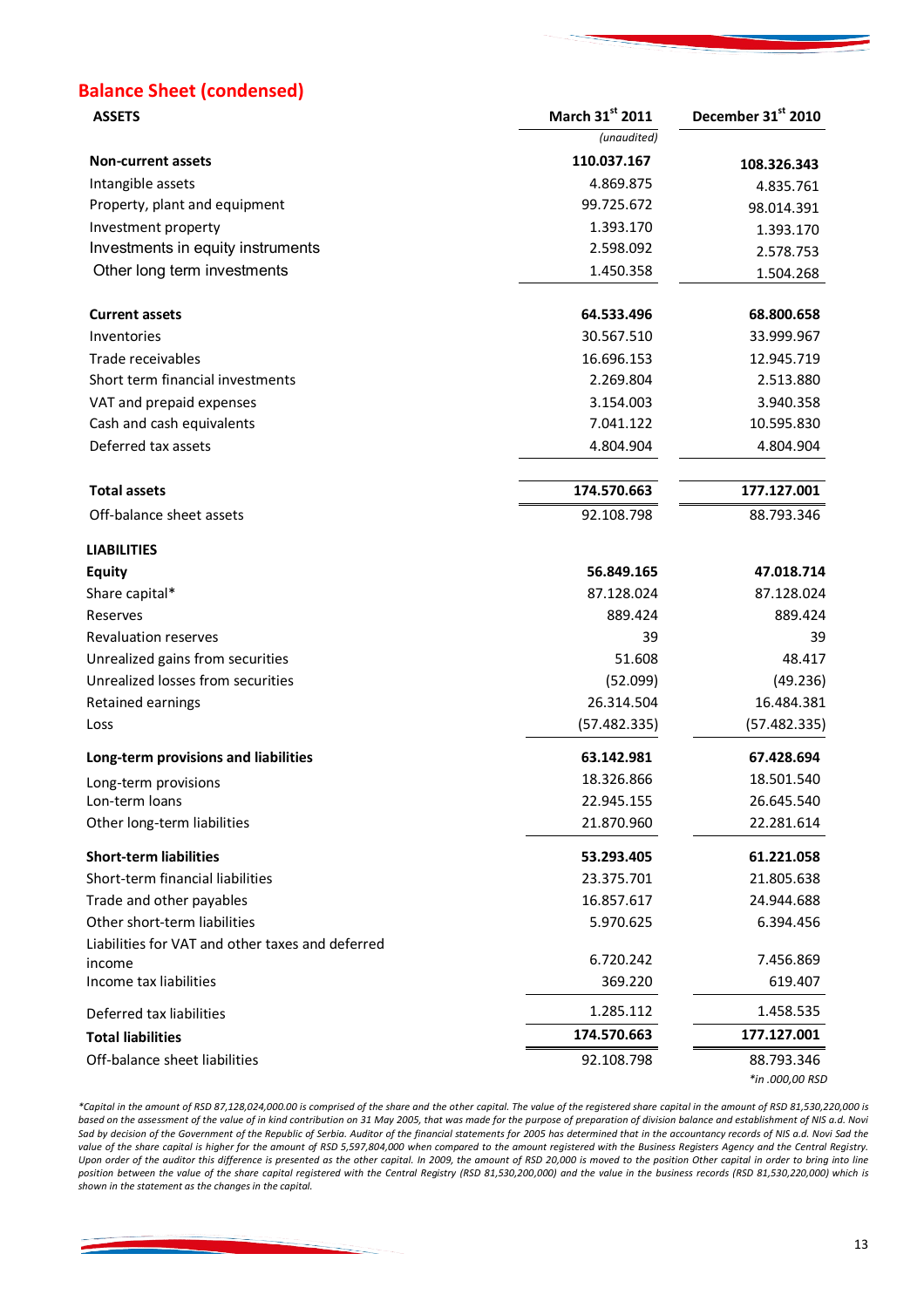## **Income Statement (condensed)**

|                                                                   | Three months period ended<br>March 31st |              |
|-------------------------------------------------------------------|-----------------------------------------|--------------|
|                                                                   | 2011.                                   | 2010.        |
|                                                                   | (unaudited)                             | (unaudited)  |
| <b>Operating income</b>                                           | 37.206.434                              | 30.250.250   |
| Sales                                                             | 36.742.340                              | 27.431.890   |
| Work performed by the entity and capitalized                      | 338.547                                 | 478.619      |
| Increase in the value of finished goods and<br>work in progress   | 62.465                                  | 2.299.941    |
| Other operating income                                            | 63.082                                  | 39.800       |
| <b>Operating expenses</b>                                         | (31.719.523)                            | (27.633.441) |
| Cost of goods sold                                                | (2.446.818)                             | (415.821)    |
| Cost of material                                                  | (19.073.201)                            | (18.813.233) |
| Cost of salaries, benefits and other personnel<br>expenses        | (5.363.308)                             | (4.320.027)  |
| Depreciation and provisions                                       | (2.005.402)                             | (1.819.847)  |
| Other operating expenses                                          | (2.830.794)                             | (2.264.513)  |
| Net operating income (loss)                                       | 5.486.911                               | 2.616.809    |
| <b>Financial income</b>                                           | 5.355.145                               | 1.026.070    |
| <b>Financial expenses</b>                                         | (1.154.721)                             | (7.914.463)  |
| Other income                                                      | 1.685.986                               | 2.082.142    |
| Other expenses                                                    | (1.141.116)                             | (2.209.284)  |
| Income (loss) before income tax                                   | 10.232.205                              | (4.398.726)  |
| Income tax                                                        | (402.082)                               | (107.513)    |
| Income tax expense                                                | (575.504)                               | (25.653)     |
| Deferred tax income (expenses)                                    | 173.422                                 | (81.860)     |
| Net Profit (Loss) for the period                                  | 9.830.123                               | (4.506.239)  |
| Basic earnings (loss) per share                                   |                                         |              |
| - from continuing operations                                      | 0,06                                    | (0,03)       |
| - from discontinuing operations                                   |                                         |              |
| Diluted earnings (loss) per share<br>- from continuing operations |                                         |              |
| - from discontinuing operations                                   |                                         |              |

*\*in .000,00 RSD*

and the company of the company of the company of the company of the company of the company of the company of the company of the company of the company of the company of the company of the company of the company of the comp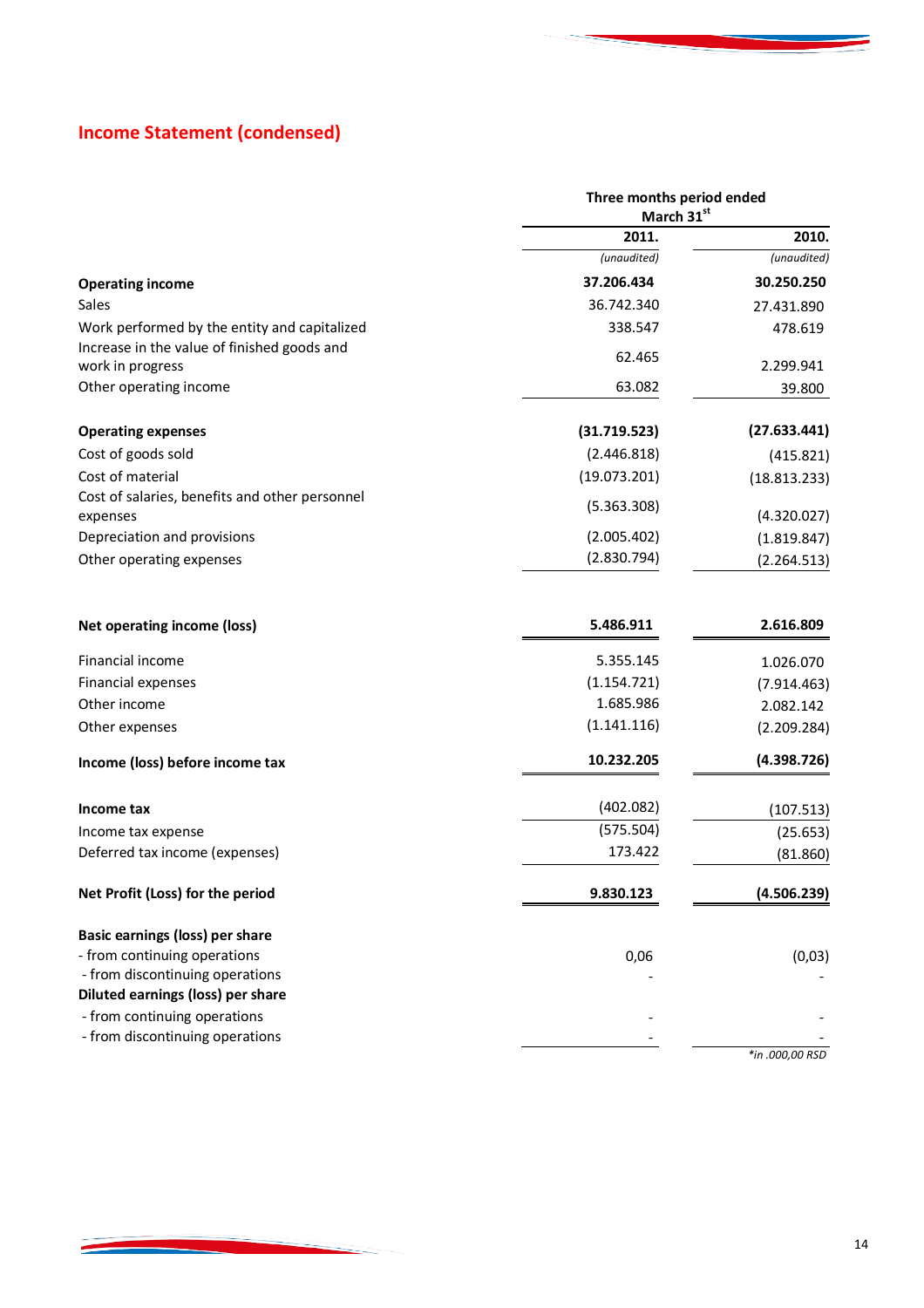

#### **Major Buyers**

| <b>Buyer</b>                 | <b>Turnover</b><br>in mln. RSD | Share in total income |
|------------------------------|--------------------------------|-----------------------|
| <b>SRBIJAGAS JP Novi Sad</b> | 2.815                          | 6%                    |
| HIP Petrohemija a.d. Pančevo | 2.812                          | 6%                    |
| OMV Srbija d.o.o.            | 2.748                          | 6%                    |
| LUKOIL Srbija a.d. Beograd   | 2.684                          | 6%                    |
| Total:                       | 11.059                         | 25%                   |
| <b>Other buyers</b>          | 32.334                         | 75%                   |
| <b>TOTAL:</b>                | 43.393                         | 100%                  |

*\*for period 01.01.-31.03.2011.*

#### **Major Suppliers**

| <b>Suppliers</b>                    | <b>Total debt</b><br>in mln. RSD | Share in the total liabilities to<br><b>suppliers</b> |
|-------------------------------------|----------------------------------|-------------------------------------------------------|
| <b>Gazprom Neft – Trading GMBH</b>  | 6.947                            | 42%                                                   |
| <b>MOIL-COALTRADING CO. LIMITED</b> | 5.447                            | 33%                                                   |
| Total:                              | 12.394                           | 75%                                                   |
| <b>Other suppliers</b>              | 4.118                            | 25%                                                   |
| <b>TOTAL:</b>                       | 16.512                           | 100%                                                  |
|                                     |                                  | $\mathcal{L}$ . The concern                           |

*\* as of 31.03.2011*

#### **Forming of transfer prices**

In 2011 transfer prices were defined by "Procedure of calculating transfer prices for oil from domestic production, oil products, petroleum gas, natural gas, oil and lubricants and water Jazak in NIS for management accounting" being in use since 01.01.2010.

In the procedure for transfer pricing in 2010 a "market principle" was applied. The principle "One product, one transfer price" was applied as well.

The principle "One product, one transfer price" means that the lower price shall be applied as a transfer price to the product which has two or more wholesale prices.

Transfer prices that are being used to form internal revenues between business segments of NIS are set in the way to reflect market position of each business segment.

The following transfer prices are being in use:

- Transfer price of domestic oil, set in accordance with so called "export parity". Calculation of transfer price for domestic oil: quotation price for benchmark oil on global market + premium/discount for the quality compared to benchmark oil – transport costs to the regional market;
- Transfer price of natural gas (between Upstream and Refining), a sale price of natural gas at which NIS sales natural gas to JP Srbijagas;
- Transfer prices for oil products (between Refining and Sales&Distibution) comprise minimal wholesale prices on domestic market i.e. prices that Block Refining, if it was separate legal entity, could achieve at the domestic market.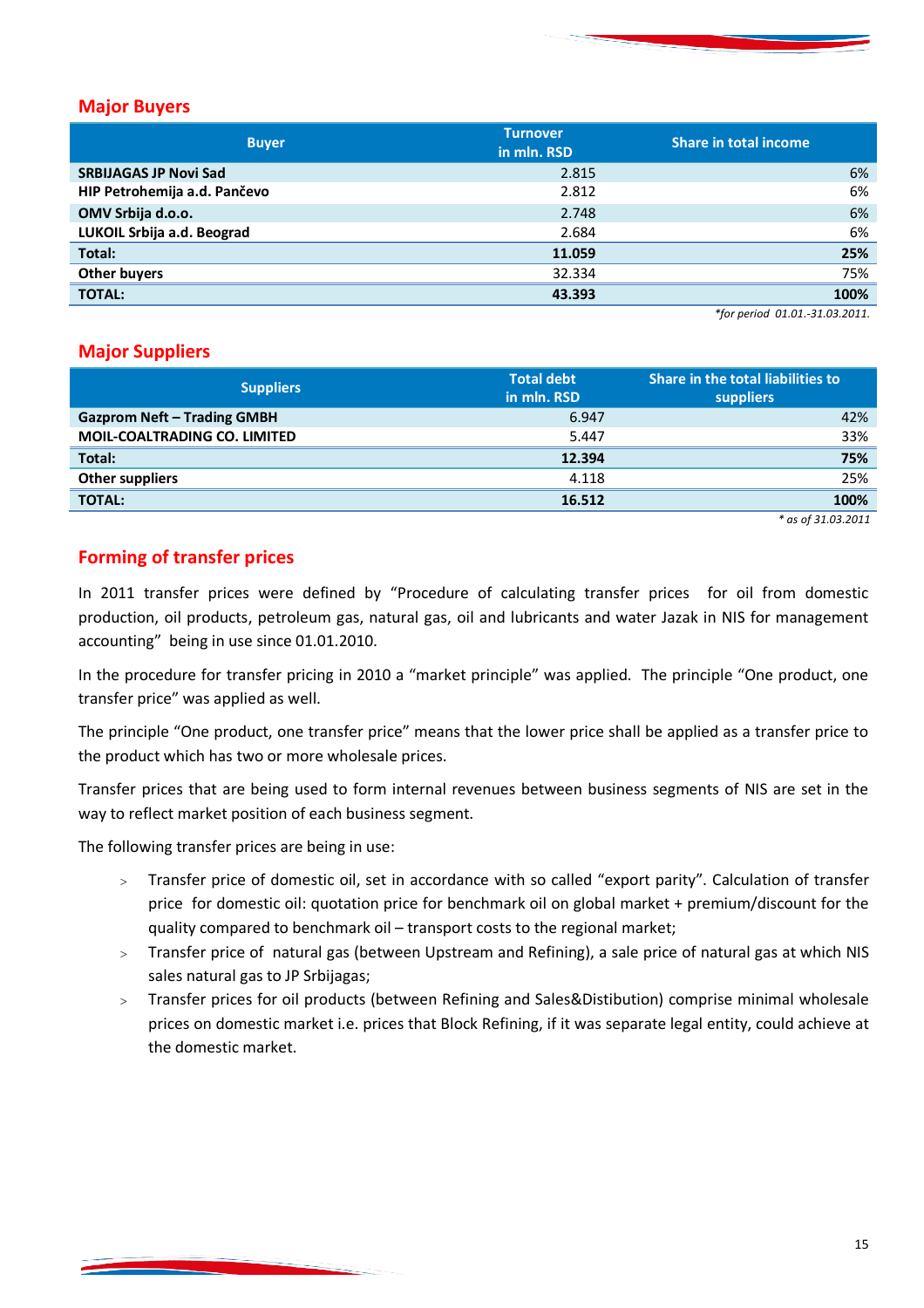## **Changes of more than 10% on assets, liabilities and net profit**

| <b>Assets</b>                                                        | <b>Changes of more</b><br>than 10% | <b>Explanation</b>                                                                                                                                                                                                                                                                 |
|----------------------------------------------------------------------|------------------------------------|------------------------------------------------------------------------------------------------------------------------------------------------------------------------------------------------------------------------------------------------------------------------------------|
| <b>Inventories</b>                                                   | $-10%$                             | Inventories decrease as of March 31 <sup>st</sup> 2011 comparing to December 31 <sup>st</sup> 2010<br>mainly relates to decrease of raw materials and other materials inventories.                                                                                                 |
| <b>Trade receivables</b>                                             | 29%                                | Increase in trade receivables as of March 31 <sup>st</sup> 2011 comparing to December<br>31 <sup>st</sup> 2010 and related increase in Sales relates to increase in sales of products<br>and services and increase in sales prices and crude oil prices.                           |
| <b>Cash and cash equivalents</b>                                     | $-10%$                             | Decrease in cash and cash equivalents as of March 31 <sup>st</sup> 2011 comparing to<br>December 31 <sup>st</sup> 2010 mainly relates to decrease of term deposits with<br>commercial banks with maturity to 30 days since deposits were used to pay<br>obligations for crude oil. |
| VAT and prepaid expenses                                             | $-20%$                             | Decrease of VAT and prepaid expenses as of march 31 <sup>st</sup> 2011 comparing to<br>December 31 <sup>st</sup> 2010 is mainly related to decrease of accrued income.                                                                                                             |
| <b>Liabilities</b>                                                   | <b>Changes of more</b><br>than 10% | <b>Explanation</b>                                                                                                                                                                                                                                                                 |
| <b>Retained earnings</b>                                             | 60%                                | Increase in retained earnings as of march 31st 2011 comparing to December<br>31st 2010 is related to increase of net profit in 2011.                                                                                                                                               |
| Long-term loans                                                      | $-14%$                             | Decrease in long-term loans as of march 31st 2011 comparing to December<br>31st 2010 is related to USD/RSD and EUR/RSD exchange rate changes as well<br>as transferred part of loans which are due in up to a year in current maturity<br>of long term loans.                      |
| <b>Short-term liabilities</b>                                        | $-13%$                             | Decrease in short term liabilities as of march 31st 2011 comparing to<br>December 31st 2010 is mainly related to decrease of trade and other<br>payables.                                                                                                                          |
| <b>Trade and other payables</b>                                      | $-32%$                             | Decrease of trade and other payables as of march 31st 2011 comparing to<br>December 31st 2010 is mainly related to reduction of obligations for crude oil<br>towards Gazprom Neft Trading, which is related party.                                                                 |
| <b>Liabilities for VAT and</b><br>other taxes and deferred<br>income | $-10%$                             | Increase in liabilities for VAT and other taxes and deferred income as of March<br>31st 2011 comparing to December 31st 2010 d to decrease of liabilities due to<br>full settlement of obligations arising from VAT and other obligations.                                         |
| <b>Income tax liabilities</b>                                        | $-40%$                             | Decrease of income tax liabilities as of March 31st 2011 comparing to<br>December 31st 2010 relates to payments for income tax for 2010.                                                                                                                                           |
| <b>Deferred tax liabilities</b>                                      | $-12%$                             | Decrease of deferred tax liabilities as of March 31st 2011 comparing to<br>December 31st 2010 relates to differences between accounted depreciation<br>and depreciation for tax purposes.                                                                                          |
| <b>Result</b>                                                        | <b>Changes of more</b><br>than 10% | <b>Explanation</b>                                                                                                                                                                                                                                                                 |
| Net profit (loss)                                                    | 318%                               | Positive trend of financial results is mainly related to the improvement of<br>operational efficiency as well as cost optimization, then to the improvements<br>in product range and transfer of know-how from parent company Gazprom<br>Neft to the Company.                      |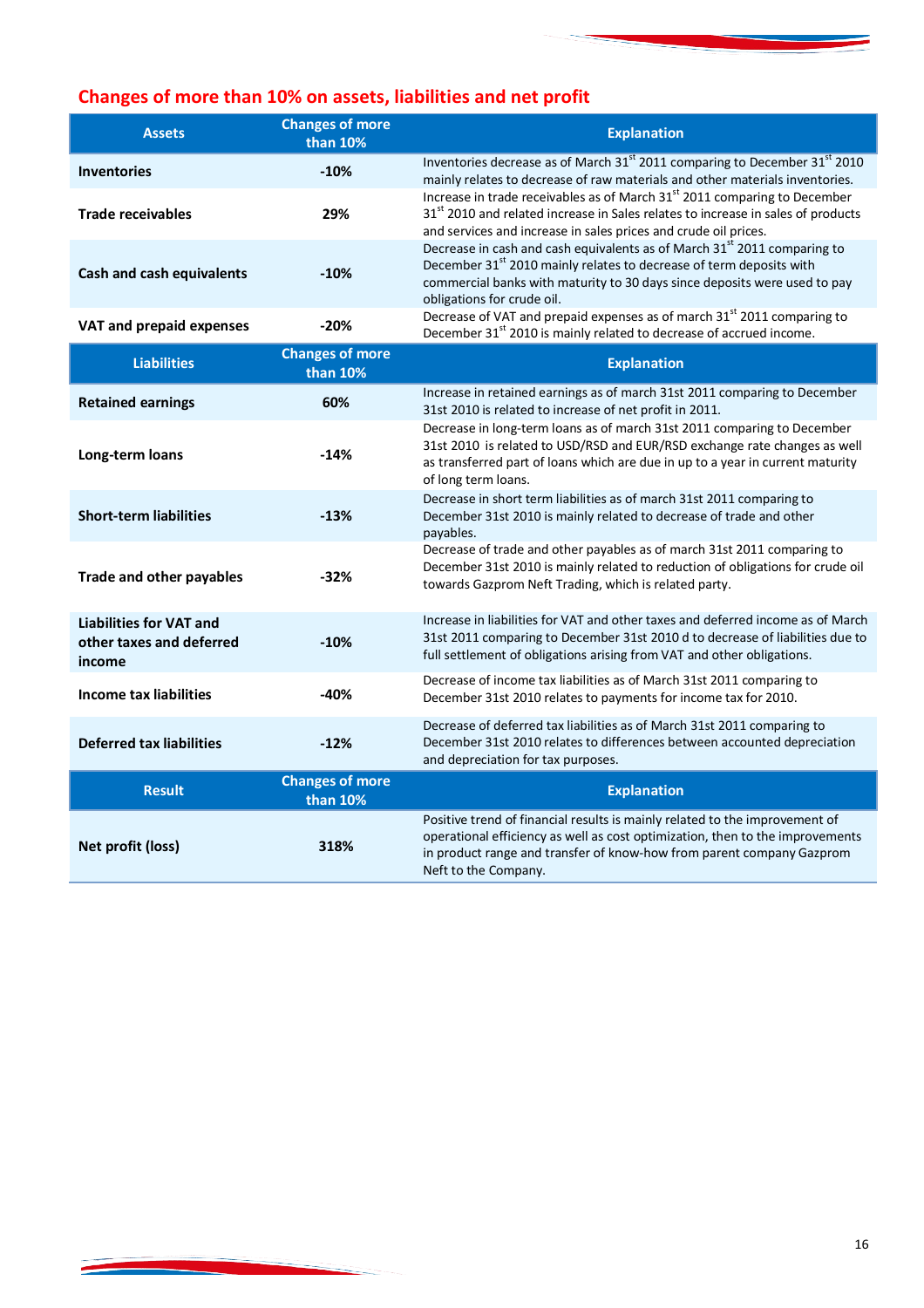#### **Investments**

On 39<sup>th</sup> session of Investment Committee from November 8<sup>th</sup> 2010 Mid-term Investment Program (MTP) was adopted in which the plan for CAPEX investments in period 2010-2013 was presented.

In accordance with MTP main investment directions in 2011 are oriented towards realization of the following groups of projects: MHC/DHT+H2, environmental projects, projects in refining, sales and distribution, oil and gas production, as well as certain number of projects in corporate headquarters.

In first quarter of 2011 2,32 billion dinars was invested which is at the same level with investments in the same period in 2010.

The most significant investments in oil and gas production in first quarter of 2011 are:

- Angola
- $>$  Project of automation and reconstruction of oil and gas deposits infrastructure
- GTM (Geological and Technological Measures) project
- > Implementation of ESP
- Geological research projects

The most significant capital investments related to ecology in first quarter of 2011 were carried out in Pančevo Refinery through following projects:

- > Reconstruction of FCC facility
- Reconstruction and modernization of pier on Danube river
- Reconstruction of railway filling station

| <b>Sources of investment funding</b>                   | Q1'10 | Q1'11 |
|--------------------------------------------------------|-------|-------|
| <b>CAPEX from GPN loan (without letters of credit)</b> | 1,38  | 0,94  |
| Ecology                                                | 0,45  | 0,14  |
| MHC/DHT                                                | 0,93  | 0,80  |
| <b>CAPEX form NIS OCF</b>                              | 0,92  | 1,38  |
| MHC/DHT                                                | 0,00  | 0,02  |
| Ecology                                                | 0,00  | 0,04  |
| Angola                                                 | 0,11  | 0,17  |
| Projects with direct economic effect                   | 0,24  | 0,58  |
| Projects without direct economic effect                | 0,57  | 0,56  |
| <b>TOTAL:</b>                                          | 2,30  | 2,32  |

*\*in bln RSD, VAT excluded*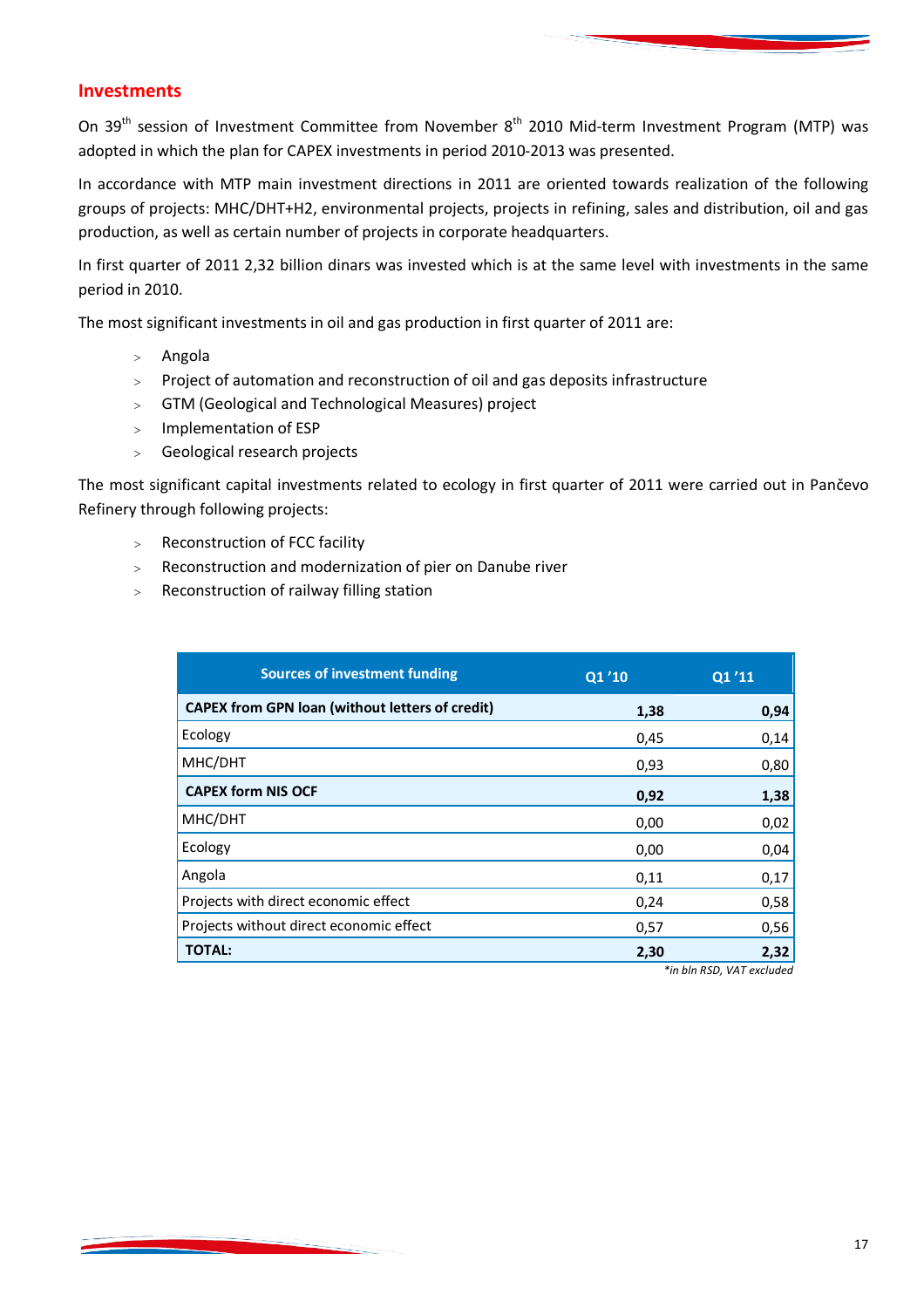



#### **Reserves**

<u> De Bernard e Brenadel (m. 1984)</u>

|                                 | 31.03.2011                                                                                                                                                                                                                                                                                                                                         | 31.12.2010 |  |
|---------------------------------|----------------------------------------------------------------------------------------------------------------------------------------------------------------------------------------------------------------------------------------------------------------------------------------------------------------------------------------------------|------------|--|
| Reserves in 000 RSD             | 889.424                                                                                                                                                                                                                                                                                                                                            | 889.424    |  |
| Revaluation reserves in 000 RSD | 39                                                                                                                                                                                                                                                                                                                                                 | 39         |  |
| Method of creation              | Reserves in the amount of 889.424 thousand RSD completely refer to the legal<br>reserves formed in the previous period in compliance with previously valid Company<br>Law. Pursuant to the foregoing law the Company was liable to set aside 5% of net<br>profit each year until the legal reserve reaches at least at least 10% of share capital. |            |  |
| Use                             |                                                                                                                                                                                                                                                                                                                                                    |            |  |

**Contract Contract Contract**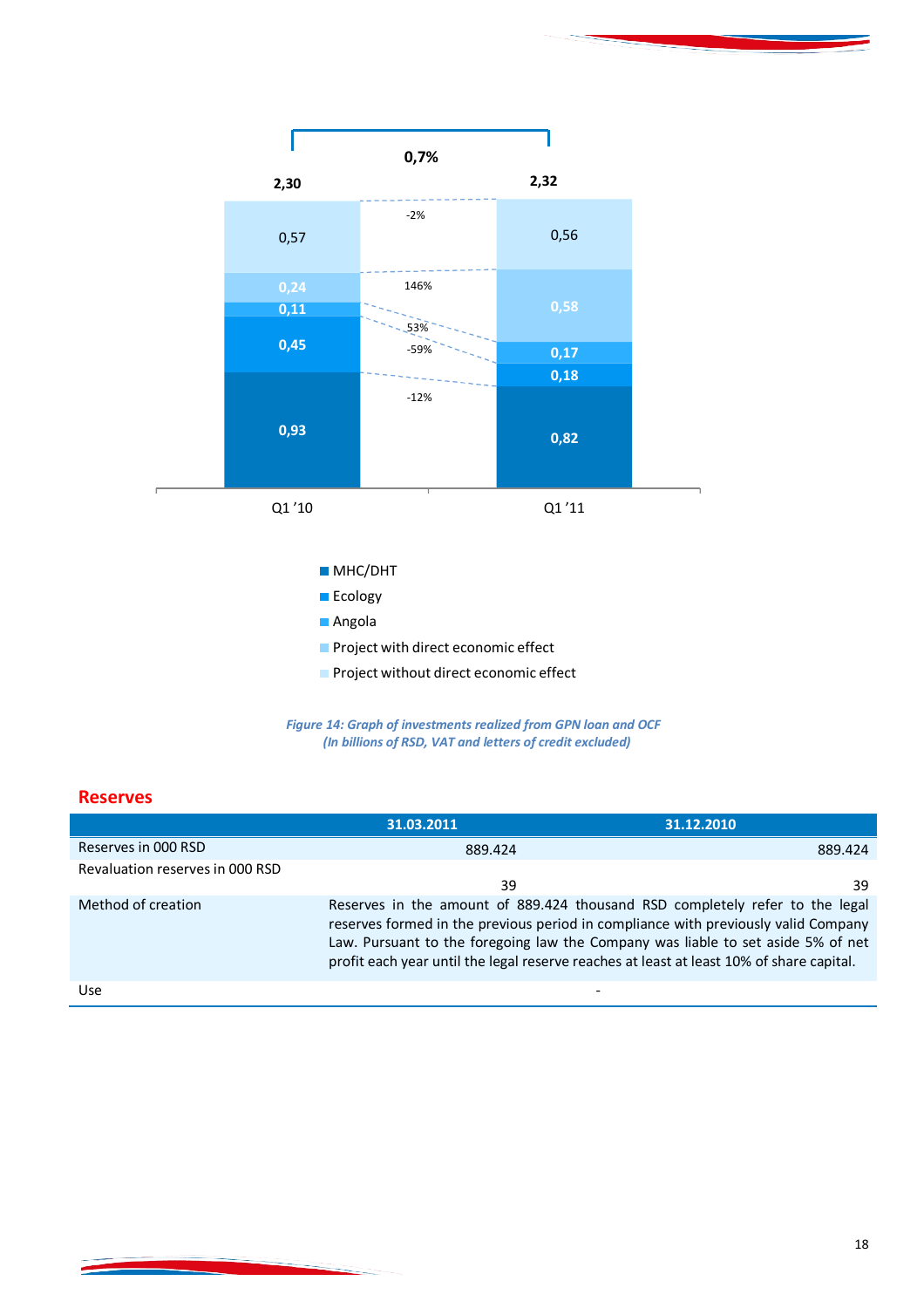#### **Number of employees**

|                                     | As of 31.03.2011. |                                   |              |
|-------------------------------------|-------------------|-----------------------------------|--------------|
| <b>Organizational part</b>          | <b>NIS</b>        | <b>Servicing</b><br>organizations | <b>Total</b> |
| <b>Block Upstream</b>               | 1.202             |                                   | 1.202        |
| <b>Block Oilfield services</b>      | 1.539             | 234                               | 1.773        |
| <b>Block Sales and Distribution</b> | 3.675             | 991                               | 4.666        |
| <b>Block Refining</b>               | 2.074             |                                   | 2.074        |
| NIS Corporate headquarters          | 1.562             |                                   | 1.564        |
| <b>TOTAL</b>                        | 10.052            | 1.227                             |              |



#### "Program 750"

According to an Agreement on sale and purchase of NIS a.d. shares and a signed social program, NIS can offer voluntary termination of employment to employees, provided that NIS makes one-time severance payment to employee in the amount of 750 EUR per each year of employment as well as four average salaries at the company.

Program of voluntary leave is carried out in strict compliance with the obligations taken by NIS after the arrival of the new majority shareholder. A decision to leave the company can only be made via mutual voluntary agreement between the employee and the employer.

Total number of employees who left the company under this program in first three month of 2011 is 297.

#### **Subsidiaries**

| <b>Head office address</b>                                                                         | Share in<br>original capital<br>(%)                                   |
|----------------------------------------------------------------------------------------------------|-----------------------------------------------------------------------|
| Maršala Birjuzova 3-5, Belgrade, Serbia                                                            | 100%                                                                  |
| Germany, Mendelssohn str. 59<br>(In liquidation process based on decision of a founder from 2010.) | 100%                                                                  |
| Russian Federation, Moscow, Balsoy golovin perulok, 12                                             | 100%                                                                  |
| Jadran - naftagas d.o.o. Banja Luka Ivana Franje Jukića 7, Banja Luka, Bosnia and Herzegovina      | 66%                                                                   |
| Industrijska zona bb, Bujanovac, Serbia                                                            | 51,32%                                                                |
| Đorđa Vajferta 29, Bor, Serbia                                                                     | 51%                                                                   |
|                                                                                                    | 51%                                                                   |
|                                                                                                    | Russian Federation, Moscow area, Chernogolovka, Institute prospekt 14 |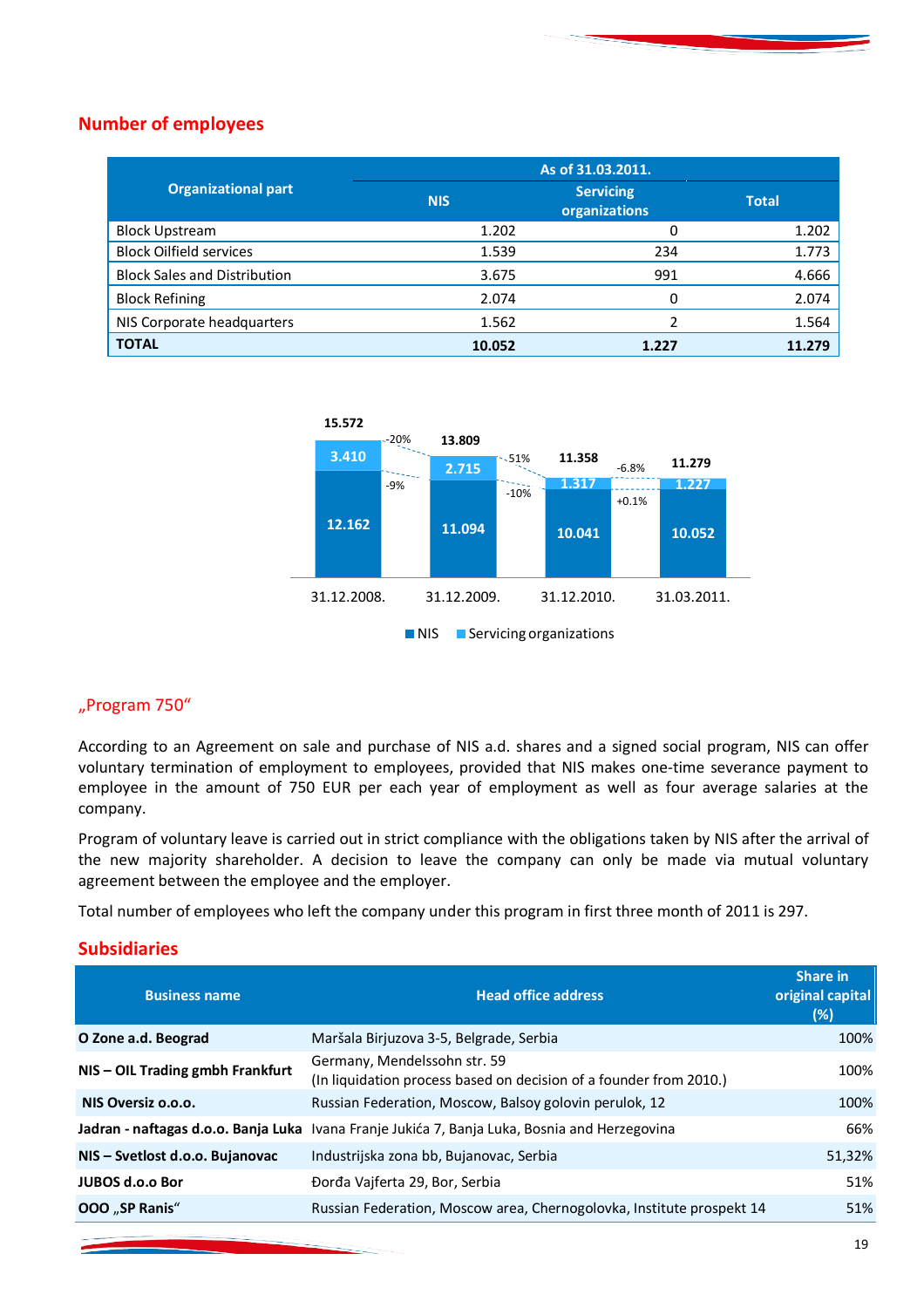

#### **Cases of uncertainty (Uncertainty of collection)**

As a part of NIS Financial Statements, company management makes accounting estimates and assumptions regarding the future events. The results of the estimates will, by definition, rarely be equal to actual results. The most significant estimates and assumptions are estimated provisions for decrease of value of receivables, provisions for expected effects of negative outcome of litigations as well as provisions for environment protection.

Receivables from customers are initially recognized at fair value. Provisions for impairment of receivables are established when there is actual evidence that the Company will be unable to collect all receivable amounts in conformity with initial conditions.

For the first class of clients (clients whose receivables represent 80% of total receivables on the balance date) payment risk is estimated by taking into account indicators of decrease of selling value of receivables including: term structure of receivables, estimated collectability of receivables according to client's financial capabilities and current history of delayed payments. Accordingly, provision is made for impairment of receivables on account of expenses for the period.

For the second class of clients (clients whose receivables represent 20% of total receivables at the balance date) payment risk is estimated by taking into account delay in the execution of payments, and allowance for impairment for these clients is formed if the payment is not executed: in sixty (60) days after due date for entry of foreign currency into the country or, in ninety (90) days after the due date for receivables for liquid gas, delivered goods/energy to domestic consumers that fall in category "remote heating systems" (heating plants), receivables from budged financed clients (military, police, health, education, railways, etc.).

Accounting value of receivables is decreased with impairment, and amount of reduction is recognized in Profit and Loss Statement, under the item "other expenses". When receivables are uncollectible, they are written-off on account of impairment of receivables' value. On March 31st, 2011 Company formed impairment for roughly 72% of gross value of total receivables.

On December 31st, 2010 Company reserved totally RSD 4.533.590 thousands (2009: RSD 5.936.069 thousands) on the basis of the expected effects of negative results of litigations. The estimation of the Management of Company is that litigations will not cause significant losses over amounts for which provisions were made on December 31st, 2010.

Company reserved totally 4.143.045 thousands RSD (2010: 4.533.590 thousands RSD) on the basis of the expected effects of negative results of litigations. The estimation of the Management of Company is that litigations will not cause significant losses over amounts for which provisions were made on March 31<sup>st</sup>, 2010. Management of Company estimated and made provisions for environment protection which on balance sheet date amounts to 962.968 thousands RSD based on internal estimate of the level of compliance with legislative of Republic of Serbia. Accordant to sales and purchase agreement Company hired independent consultant - D'Appolonia, Italy in order to estimate compliance of company's activities with Law on Environmental Protection of Republic of Serbia and international legislative. D'Appolonia Report is still not finished. Management of Company believes that, based on current legislative on environmental protection, expenses related to issues of environmental protection will not be significantly over expenses already taken into account. If D'Appolonia Report shows incompliance of activities with Law on Environment Protection of republic of Serbia, which were not predicted by Management, additional provisions is possible.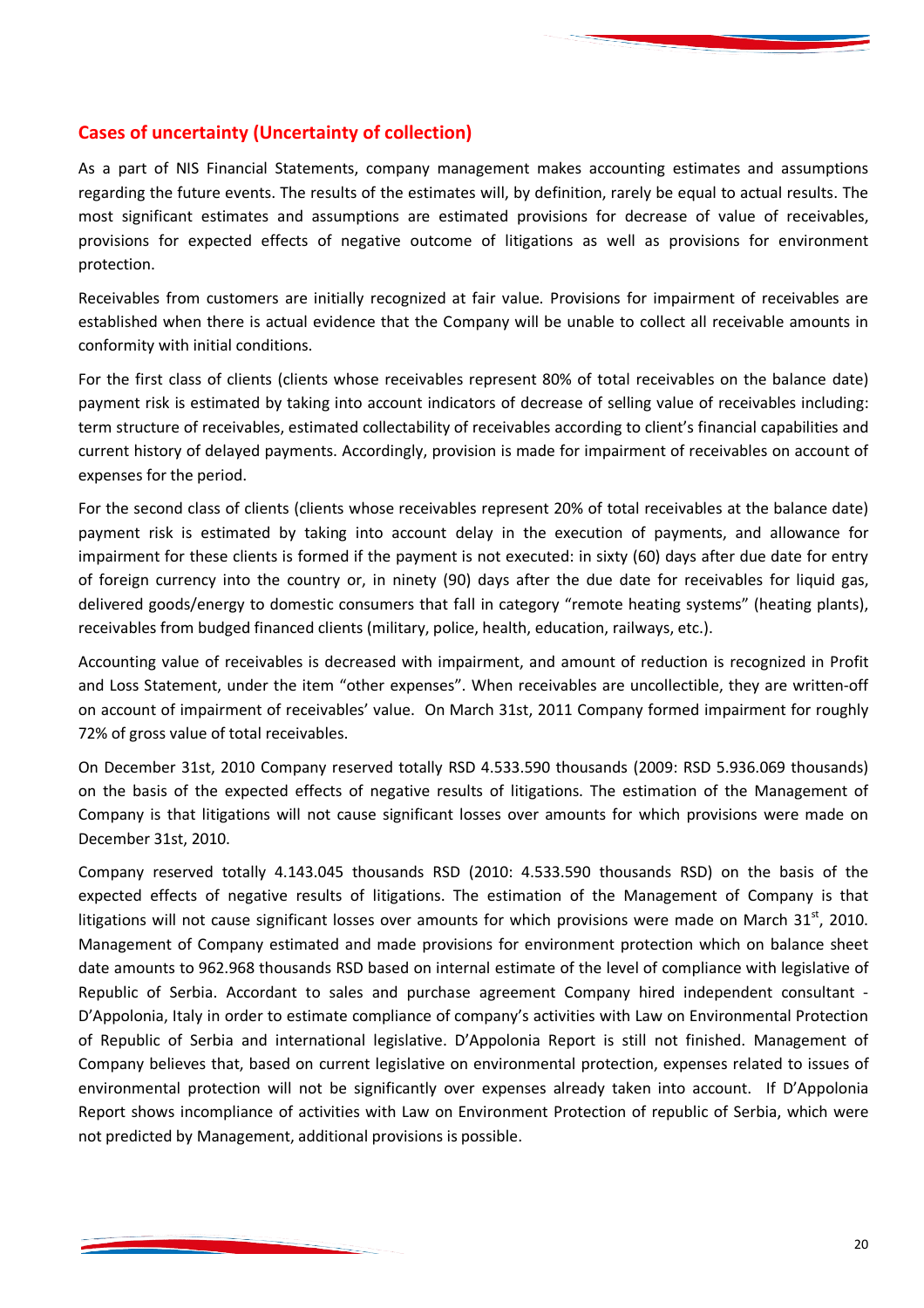## **OTHER**

## **Significant events after balance date**

There were no significant events after balance date.

<u>and the company of the company of the company of the company of the company of the company of the company of the company of the company of the company of the company of the company of the company of the company of the com</u>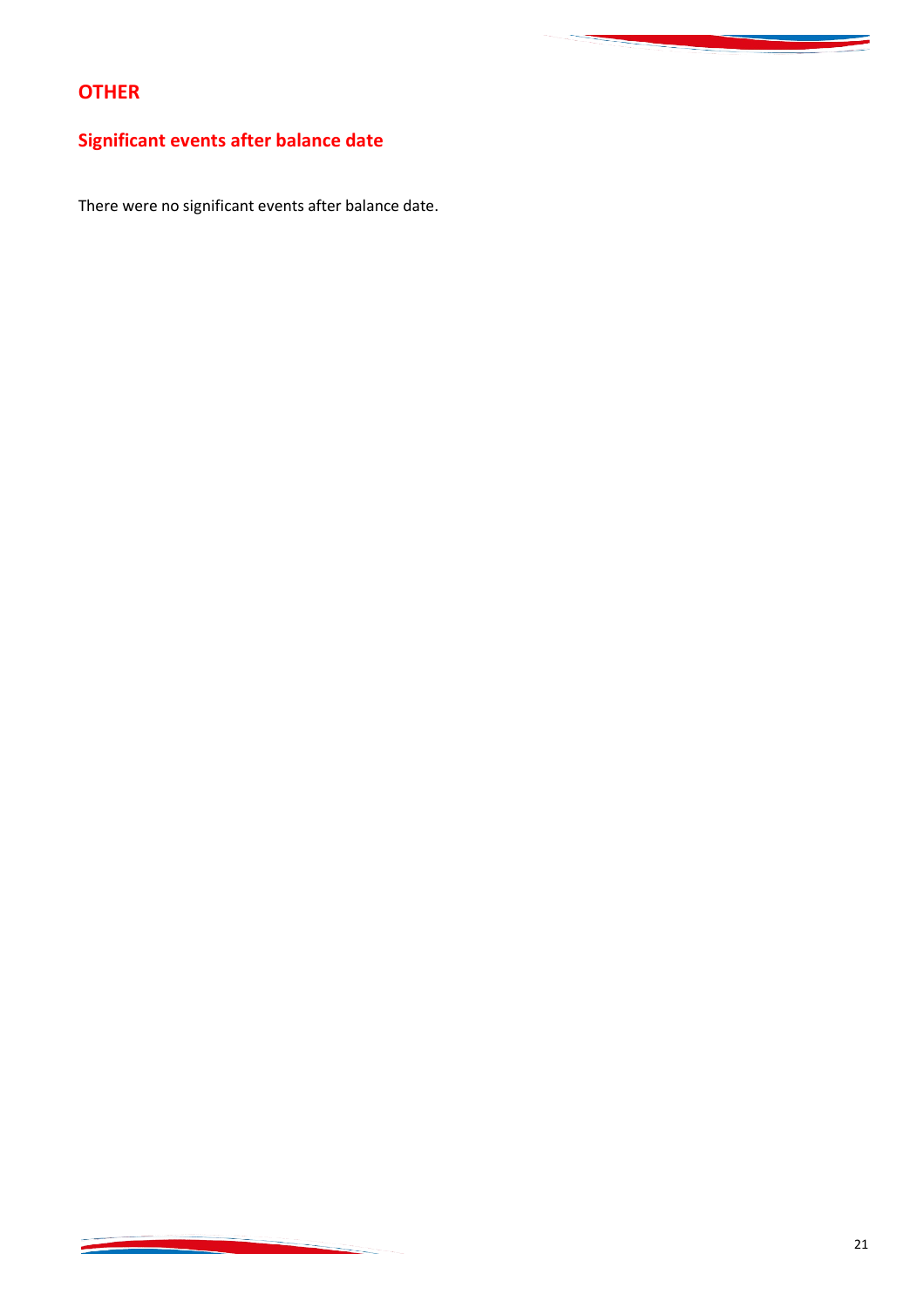#### **NOTES**

- 1. NIS a. d. Novi Sad has adopted a Code of Corporate Governance which is published on the company web site www.nis.rs in the Investors and Shareholders section.
- 2. NIS a.d. Novi Sad did not buy back own shares.

Alexey Urusov NIS a.d. Novi Sad General Manager Deputy, Head of Function for finance, economics, planning and accounting